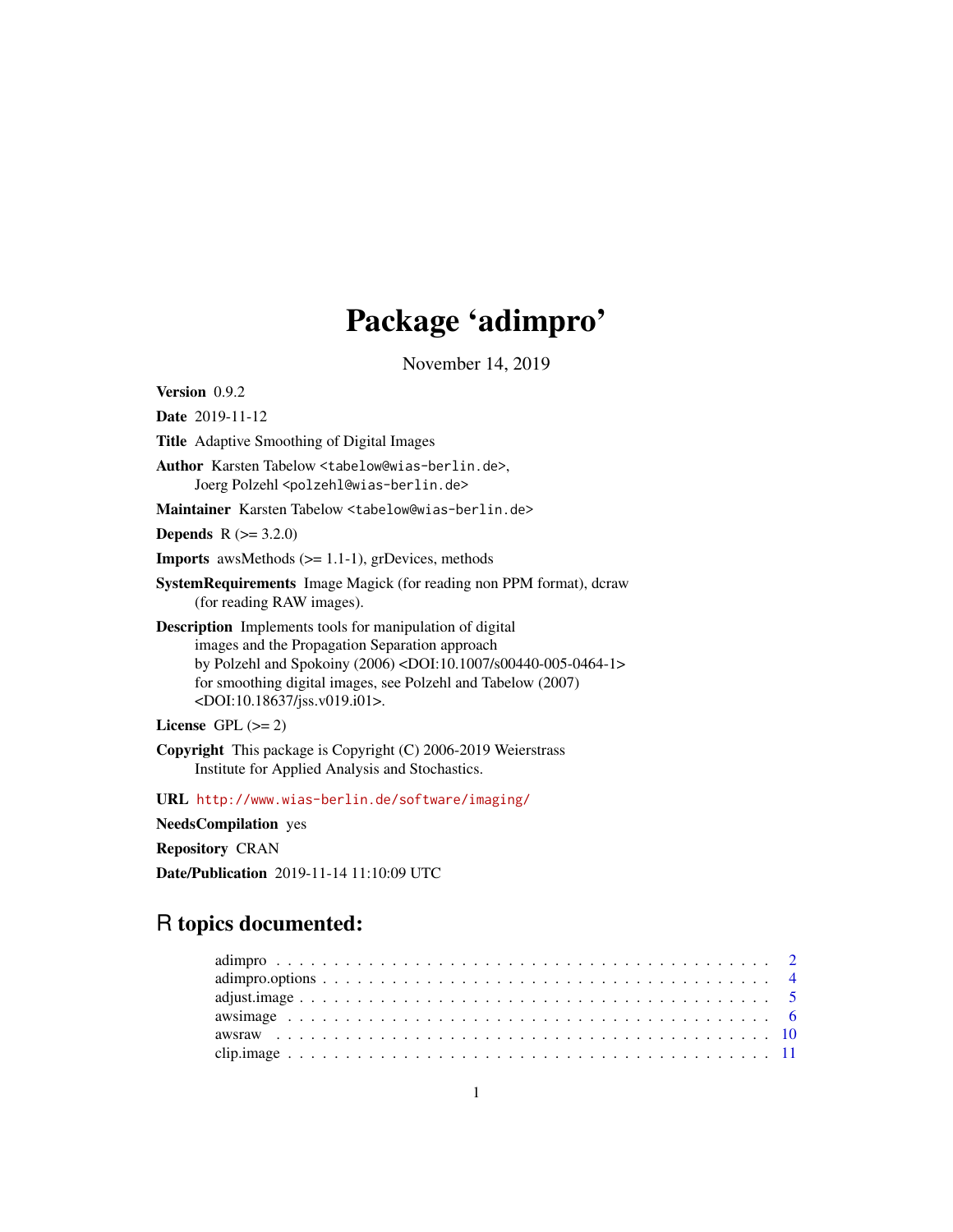#### <span id="page-1-0"></span>2 adimprovement of the contract of the contract of the contract of the contract of the contract of the contract of the contract of the contract of the contract of the contract of the contract of the contract of the contrac

#### **Index** [35](#page-34-0)

adimpro *I/O Functions*

## <span id="page-1-1"></span>Description

Create image objects of class "adimpro" from arrays, RAW-format files and other image formats.

#### Usage

```
read.raw(filename, type="PPM",
        wb="CAMERA",cspace="Adobe",interp="Bilinear",maxrange=TRUE,
        rm.ppm=TRUE, compress=TRUE)
read.image(filename, compress=TRUE)
make.image(x,compress=TRUE, gammatype="None", whitep = "D65",
        cspace="Adobe", scale="Original",xmode="RGB")
```

| filename | file name                                                                                                                                                                                                                      |
|----------|--------------------------------------------------------------------------------------------------------------------------------------------------------------------------------------------------------------------------------|
| X        | Array or matrix containing RGB or greyscale values in the range $(0,1)$ or $(0,65535)$ .                                                                                                                                       |
| type     | option settings for dcraw. default "PPM". type="png" allows to read greyvalue<br>png images as RAW-data (used as internal solution to store RAW information)                                                                   |
| wb       | white balance. default "CAMERA"                                                                                                                                                                                                |
| cspace   | defines the output color space, default "sRGB" (sRGB D65), alternatives are<br>"RAW" (Camera specific), "Adobe" (Adobe 1998 D65), "wGamut" (Wide Gamut<br>D65), "kodak" (Kodak ProPhoto D65) and "XYZ", see manpages of dcraw. |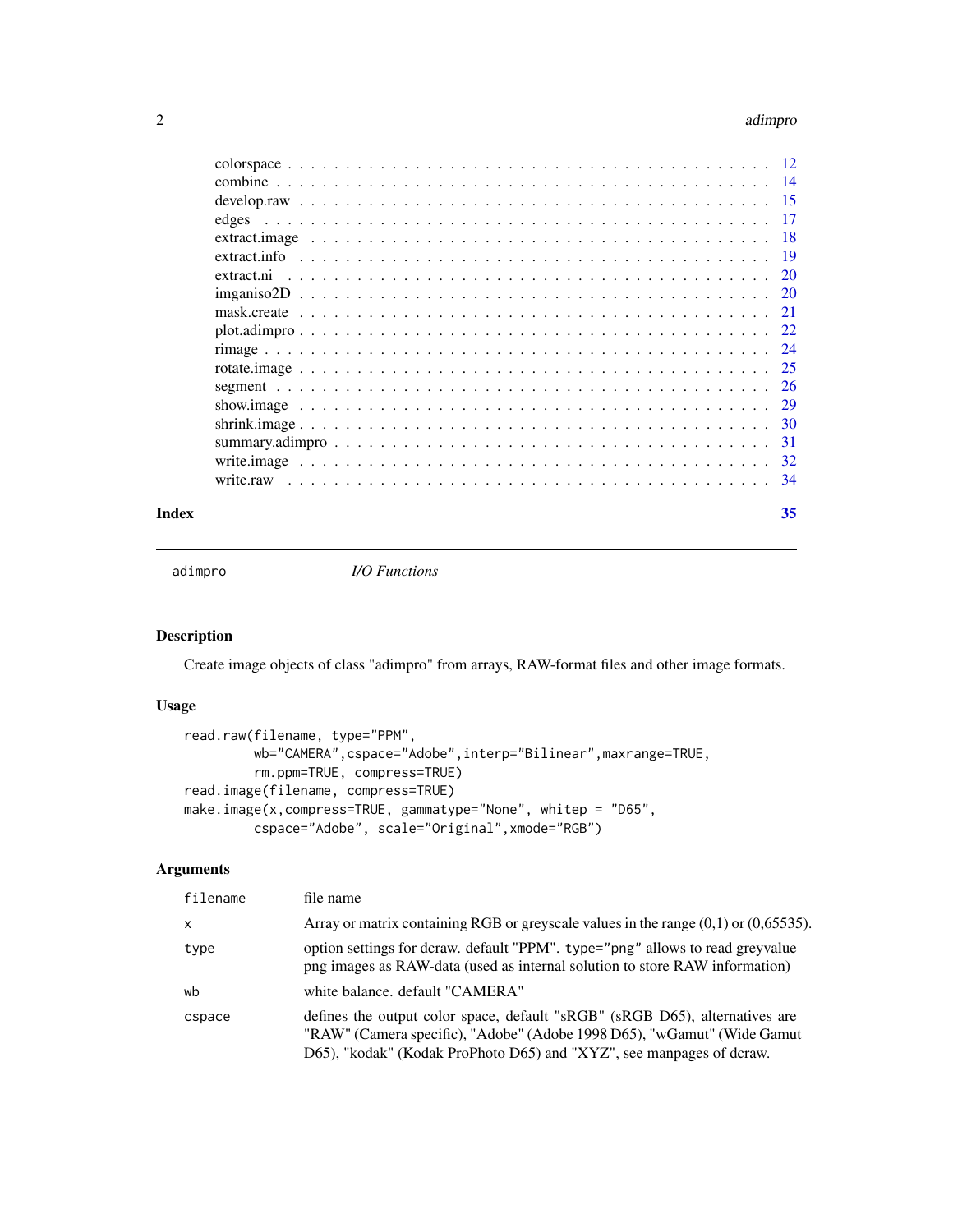#### <span id="page-2-0"></span>adimpro 3

| interp    | defines the interpolation method, default "Bilinear", Alternatives are "VNG",<br>"AHD", "FourC" (Four color interpolation) and "Halfsize", see manpages of<br>dcraw. "VNG" seems to provide the smallest spatial correlations.                                                                                 |
|-----------|----------------------------------------------------------------------------------------------------------------------------------------------------------------------------------------------------------------------------------------------------------------------------------------------------------------|
| maxrange  | If TRUE increase range of values to maximum.                                                                                                                                                                                                                                                                   |
| rm.ppm    | remove intermediate tmp file? default TRUE                                                                                                                                                                                                                                                                     |
| gammatype | character, determines the type of gamma correction within the image. "ITU"<br>stands for ITU-R BT.709-3 as e.g. used by dcraw. Alternatives recognized<br>within the package are "None", "sRGB" and "CIE" (CIE L*). Please specify if<br>you know that your image is not gamma corrected using ITU-R BT.709-3. |
| whitep    | White point in xyY space. Can be given as one of (character) $c("A", "B", "C", "E", "D50", "D55", "D65",$<br>or as a two element numeric vector of chromatic xy coordinates. "D65" corre-<br>sponds to the default white point of "sRGB" and "Adobe" RGB-spaces.                                               |
| compress  | logical, determines if image data are stored in raw-format.                                                                                                                                                                                                                                                    |
| scale     | "Original" scales to (0, max(img\$img)) if min(img\$img)<0, otherwise keeps<br>the original scale. "Maxcontrast" scales each channel to maximum contrast                                                                                                                                                       |
| xmode     | xmode determines how to interpret the values in x if $length(dim(x)) == 3$ . Im-<br>plemented are xmode="RGB" (default) and xmode="HSI"                                                                                                                                                                        |

## Details

If ImageMagick is available on the system, read.image reads any of the following image file formats: c("tif", "tiff", "pgm", "ppm", "png", "pnm", "gif", "jpg", "jpeg") converts it into a temporary "pgm" or "ppm" file. This file is removed after reading the image. If ImageMagick is not available only "pgm", "ppm" and "pnm" formats can be processed.

If dcraw is available on the system, read.raw reads many RAW formats. type sets options to dcraw: "PPM" sets "-4", "RAW" sets "-4 -d", "HALFSIZE" sets "-h", "INFO" sets "-i -v". wb indicates, which white balance should be used: "NONE", "AUTO", "CAMERA".

Functions [read.raw\(](#page-1-1)file,type="RAW") and [read.image\(](#page-1-1)file) provide identical results on pngmages. If the result is a color, greyvalued or RAW image depends on the contend of the comment associated with the png-image.

make.image converts an appropriate 2 or 3 dimensional array to an image object of class "adimpro".

#### Value

object of class "adimpro" containing the image. The object has the following components:

| img    | array containing the color values in the color space specified by value\$type.               |
|--------|----------------------------------------------------------------------------------------------|
| type   | the color space.                                                                             |
| depth  | color depth, here "16bit".                                                                   |
| dim    | vector of length 2 containing the number of pixel in horizontal and vertival di-<br>rection. |
| file   | the argument file identifying the image.                                                     |
| cspace | the type of rgb space used, as specified by cspace.                                          |
| interp | interpolation applied by dcraw, as specified by interp.                                      |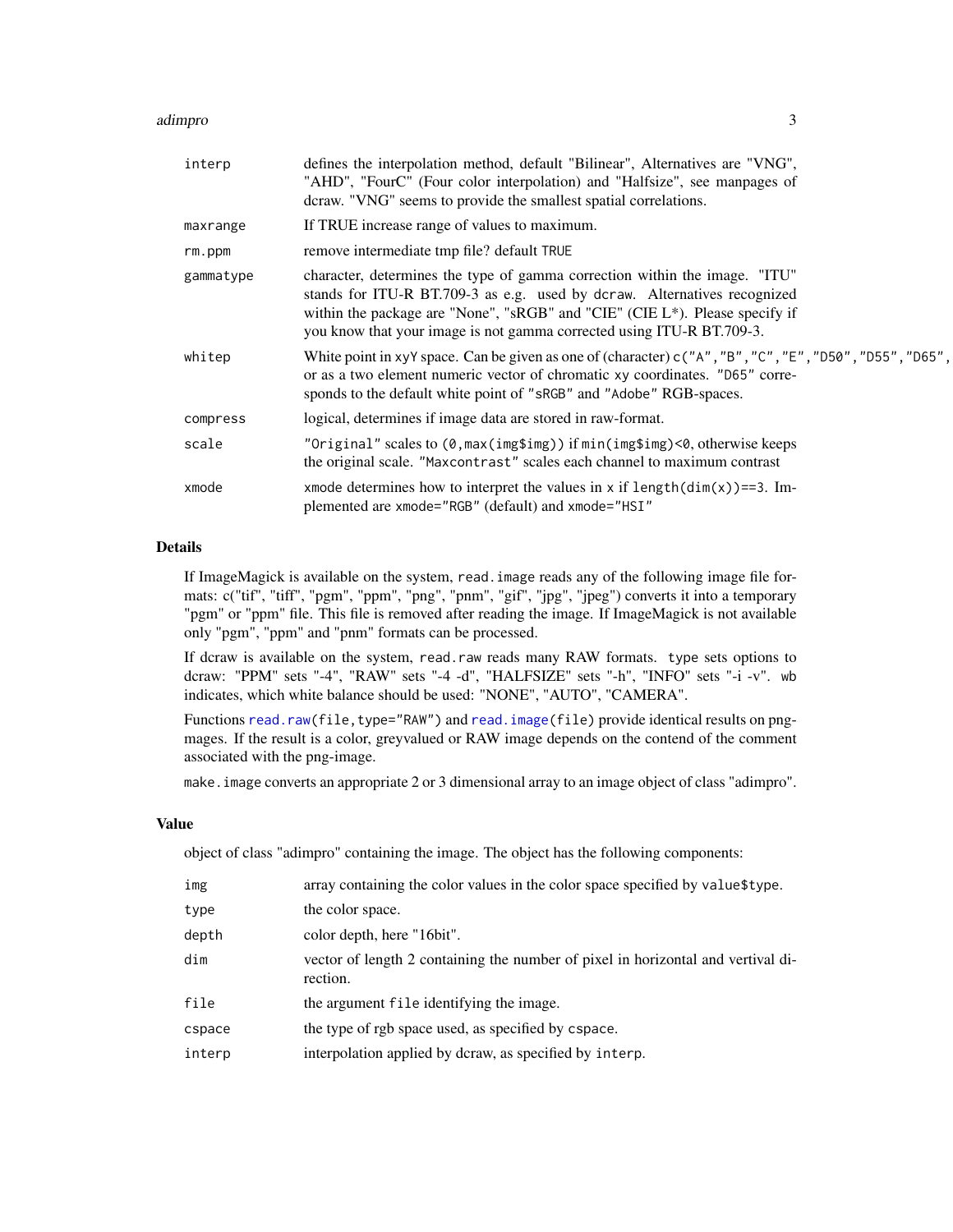<span id="page-3-0"></span>

| gamma      | has a gamma correction been applied, here FALSE for read, raw and TRUE for<br>read.image |
|------------|------------------------------------------------------------------------------------------|
| gammatype  | type of gamma correction read, image.                                                    |
| wb         | type of white balance, as specified by wb.                                               |
| compressed | image data are stored as raw-vector (TRUE) or array of integers (FALSE).                 |

#### Note

The function read.raw requires dcraw to be installed.

## Author(s)

Karsten Tabelow <tabelow@wias-berlin.de> and Joerg Polzehl <polzehl@wias-berlin.de>

#### See Also

[read.image](#page-1-1)

## Examples

## Not run: demo(io)

adimpro.options *Set parameters for graphical display*

#### Description

On systems capabale of X11 the function sets the X11-type (preferably "Xlib"). It also sets a default size for graphical displays opended by functions from the package.

## Usage

adimpro.options(xsize = NULL, ysize = NULL)

## Arguments

| xsize | display width in pt. |
|-------|----------------------|
| ysize | display height in pt |

#### Details

The function assignes the specified values to as a list to the variable name ".adimpro". This variable is, if it exists, evaluated by several other functions.

On some systems the default X11.options()\$type "cairo" leads to significant slower image display. You may try to use X11.options(type=''Xlib'') instead. To automatically choose this option set the system environment variable R\_X11type (setenv R\_X11type Xlib or export R\_X11type=Xlib) before loading the package.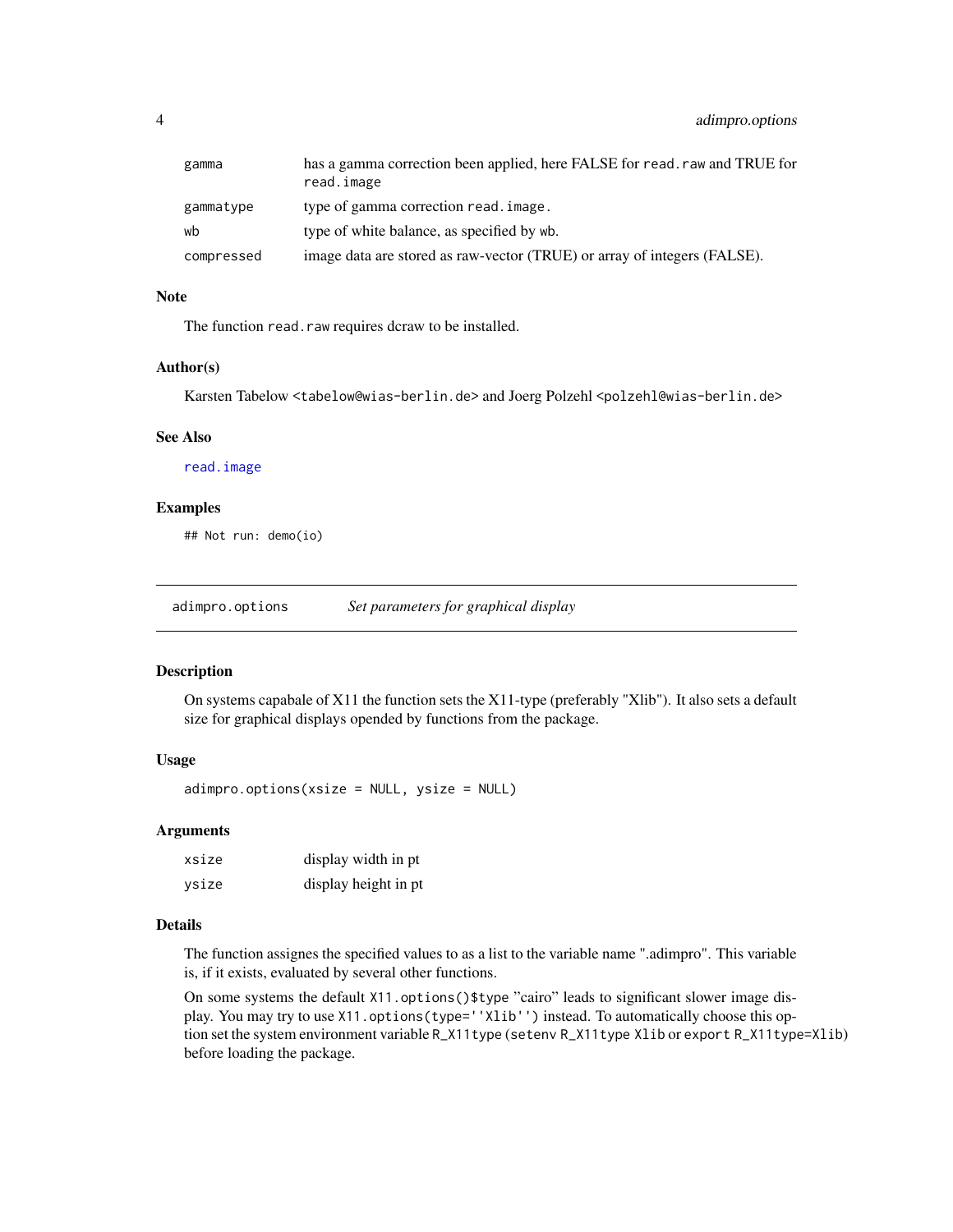## <span id="page-4-0"></span>adjust.image 5

## Value

returns invisible(NULL)

## Author(s)

Karsten Tabelow <tabelow@wias-berlin.de> and Joerg Polzehl <polzehl@wias-berlin.de>

<span id="page-4-1"></span>

| adjust.image | <i>Image Processing</i> |  |
|--------------|-------------------------|--|
|--------------|-------------------------|--|

## Description

Color space transformations, change of white balance and exposure, gamma correction and histogram equalization.

## Usage

adjust.image(img, gammatype=NULL, cspace = NULL, whitep = NULL, temp = NULL, black=0, exposure = 1, kind = "Bradford", alg = 1, compress= TRUE)

| img       | image object, class" adimpro".                                                                                                                                                                                                                                                                                                                           |
|-----------|----------------------------------------------------------------------------------------------------------------------------------------------------------------------------------------------------------------------------------------------------------------------------------------------------------------------------------------------------------|
| gammatype | character, determines the type of gamma correction within the image. "ITU"<br>stands for ITU-R BT.709-3 as e.g. used by dcraw. Alternatives recognized<br>within the package are "None", "sRGB" and "CIE" (CIE L*). NULL keeps the<br>actual setting. gammatype="histogram" forces histogram equalization based<br>on the corresponding greyvalue image. |
| cspace    | defines the output color space, default "sRGB" (sRGB D65), alternatives are<br>"Adobe" (Adobe 1998 D65), "wGamut" (Wide Gamut D65), "kodak" (Kodak<br>ProPhoto D65) "xyz", "yuv", "yiq" and "hsi". NULL keeps the actual setting.                                                                                                                        |
| whitep    | White point in xyY space. Can be given as one of (character) $c("A", "B", "C", "E", "D50", "D55", "D65",$<br>or as a two element numeric vector of chromatic xy coordinates. "D65" corre-<br>sponds to the default white point of "sRGB" and "Adobe" RGB-spaces. NULL<br>keeps the actual setting.                                                       |
| temp      | Color temperature. Can be used to specify chromatic xy coordinates of the<br>whitepoint. Only used if is.null(whitep).                                                                                                                                                                                                                                   |
| black     | Adjustment for black color. Color values with luminance $\leq$ black will be as-<br>signed to black in RGB. Adjustment ist done in xyY space.                                                                                                                                                                                                            |
| exposure  | Multiplicative factor for all color channels (in xyz or rgb spaces). Applied in<br>linear color space, i.e. if the image is gamma corrected the gamma correction is<br>reversed first.                                                                                                                                                                   |
| kind      | Algorithm for chromatic adaptation. Alternatives are "Bradford", "VonKries"<br>and "XYZscaling"                                                                                                                                                                                                                                                          |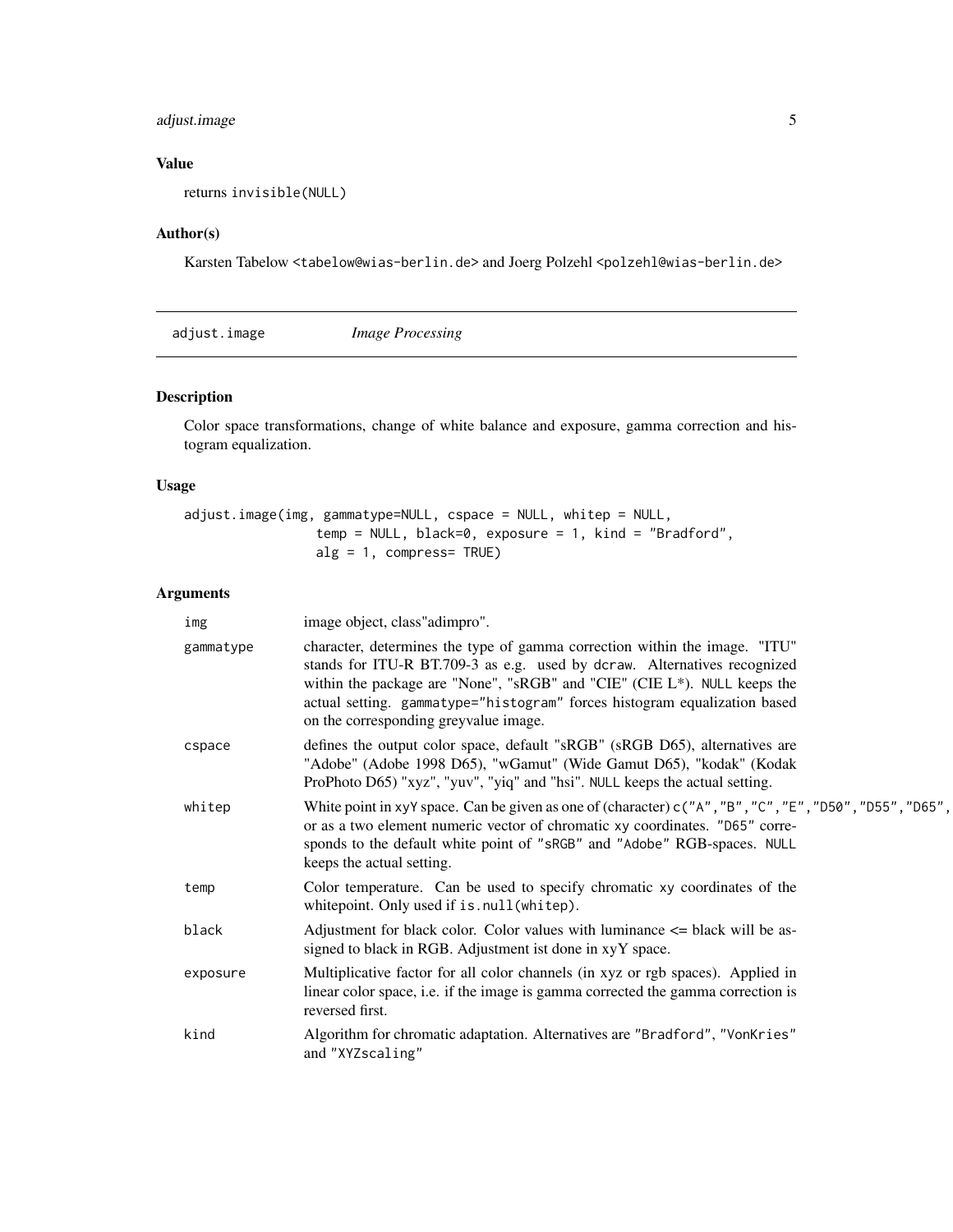<span id="page-5-0"></span>6 awsimage between the control of the control of the control of the control of the control of the control of the control of the control of the control of the control of the control of the control of the control of the cont

| alg      | determines the approximation for the gamma correction. Select 1 for fastest |
|----------|-----------------------------------------------------------------------------|
|          | computation and 3 for maximum accuracy, or 2 for a compromise.              |
| compress | logical, determines if image data are stored in raw-format.                 |

#### Details

This function adjusts color channels and applies gamma correction (if applicable).

If color.par\$red or color.par\$blue or color.par\$brightness differ from 1.0 the corresponding channels are multiplied with the provided values. Saturated values are set to 1.

If img\$gamma==FALSE, perform gamma correction with color.par\$ga and color.par\$bp. alg chooses between three different computing algorithms (approximations) with increasing computation time and precision (alg is 1,2, or 3).

#### Value

Adjusted image object of class "adimpro".

#### Author(s)

Karsten Tabelow <tabelow@wias-berlin.de> and Joerg Polzehl <polzehl@wias-berlin.de>

#### See Also

[show.image](#page-28-1), [write.image](#page-31-1)

#### Examples

## Not run: demo(color)

<span id="page-5-1"></span>awsimage *Propagation-Separation approach for smoothing of 2D images*

#### <span id="page-5-2"></span>Description

This functions implement the Propagation-Separation approach (local constant and local polynomial model) for smoothing images. Function awsaniso uses anisotropic location weights. This is done by evaluating local gradient estimates obtained from the actual estimated color values.

#### Usage

```
awsimage(object, hmax=4, aws=TRUE, varmodel=NULL, ladjust=1.25,
        mask=NULL, xind = NULL, yind = NULL,
        wghts=c(1,1,1,1), scorr=TRUE,
         lkern="Plateau", plateau=NULL, homogen=TRUE, earlystop=TRUE,
         demo=FALSE, graph=FALSE,
        max.pixel=4.e2, clip = FALSE, compress=TRUE)
awspimage(object, hmax=12, aws=TRUE, degree=1, varmodel = NULL,
```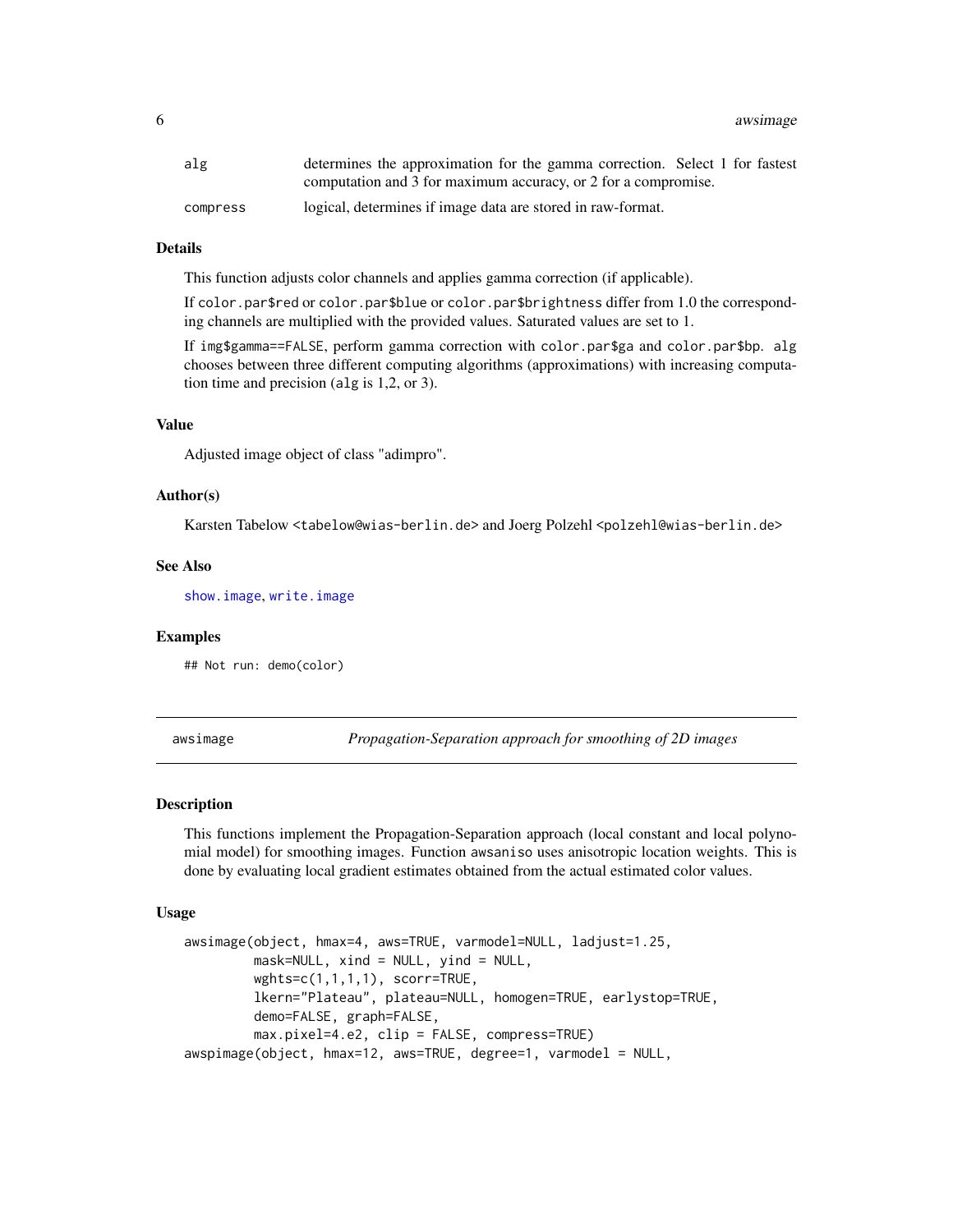#### awsimage 7 and 2008 and 2008 and 2008 and 2008 and 2008 and 2008 and 2008 and 2008 and 2008 and 2008 and 2008 and 2008 and 2008 and 2008 and 2008 and 2008 and 2008 and 2008 and 2008 and 2008 and 2008 and 2008 and 2008 and

```
ladjust=1.0, xind = NULL, yind = NULL,wghts=c(1,1,1,1), scorr= TRUE,
         lkern="Plateau", plateau=NULL, homogen=TRUE, earlystop=TRUE,
         demo=FALSE, graph=FALSE,
         max.pixel= 4.e2, clip = FALSE, compress=TRUE)
awsaniso(object, hmax = 4, g = 3, rho = 0, aws = TRUE, varmodel = NULL,
         ladjust = 1, xind = NULL, yind = NULL, wghts = c(1, 1, 1, 1),
         scorr = TRUE, lkern = "Triangle", demo = FALSE, graph = FALSE,
         satexp = 0.25, max.pixel = 400, clip = FALSE, compress = TRUE)
```

| object     | Image object, class "adimpro", as from read. image, read. raw, or make. image.                                                                                                                                                                                                                                                                                                                                                                                                                                         |
|------------|------------------------------------------------------------------------------------------------------------------------------------------------------------------------------------------------------------------------------------------------------------------------------------------------------------------------------------------------------------------------------------------------------------------------------------------------------------------------------------------------------------------------|
| hmax       | Maximum bandwidth to use in the iteration procedure.                                                                                                                                                                                                                                                                                                                                                                                                                                                                   |
| g          | Bandwidth for anisotropic smoothing gradient estimates, preferably $g \geq 3$ for<br>images with line type texture and small $q \approx 1$ for improving edges between<br>homogeneous regions (function awsaniso only).                                                                                                                                                                                                                                                                                                |
| rho        | Regularization parameter for anisotropic smoothing gradient estimates, prefer-<br>ably $\rho = 0$ for images with line type texture and large $\rho \approx 3$ for improving<br>edges between homogeneous regions. (function awsaniso only)                                                                                                                                                                                                                                                                            |
| aws        | (logical). If TRUE the propagation - separation (PS) approach from Polzehl and<br>Spokoiny (2006) is used. aws=FALSE turns off the statistical penalty resulting in<br>a nonadaptive kernel estimate using a kernel with bandwidth hmax.                                                                                                                                                                                                                                                                               |
| degree     | Degree of the local polynomial model for awspimage. $0, 1,$ or $2$ only.                                                                                                                                                                                                                                                                                                                                                                                                                                               |
| varmodel   | varmodel specifies how variances are to be estimated. This can be a homoge-<br>neous variance estimate (varmodel="None") assuming uncorrelated errors (both<br>spatial and between channels). Alternatives are an adaptive homogeneous or<br>linear (function of the mean) variance estimate that depends on estimated corre-<br>lations and on residuals from the last iteration step. The default varmodel=NULL<br>corresponds to varmodel == "Linear" if img\$gamma==FALSE and varmodel ==<br>"Constant" otherwise. |
| ladjust    | adjustment factor for lambda (>=1). Default values for lambda are selected for<br>Gaussian distributions and default settings of parameters 1kern and plateau.<br>Skewed or heavy tailed distributions may require slightly larger values for lambda<br>to meet the propagation condition. ladjust allows to increase lambda in such<br>situations.                                                                                                                                                                    |
| mask       | logical array of the same size as the image or NULL (default). Smoothing is<br>restricted to the smallest rectangle including all pixel where mask==TRUE and<br>restricts computations to these pixel. This need not be a connected area (Typical<br>usage: smooth all bright regions)! Only used if is.null(xind) && is.null(yind).<br>Inactive if mask==NULL. Can only be used if varmodel="None".                                                                                                                   |
| xind, yind | Restrict smoothing to rectangular area defined by pixel indices xind, yind in x-<br>and y-direction. Full range if NULL (default).                                                                                                                                                                                                                                                                                                                                                                                     |
| wghts      | allows to weight the information from different (up to 4) color channels. The<br>weights are used in the statistical penalty of the PS-procedure. Note that lambda-<br>values are selected for wghts= $-c(1,1,1,1)$ , please use parameter ladjust to<br>set an appropriate value.                                                                                                                                                                                                                                     |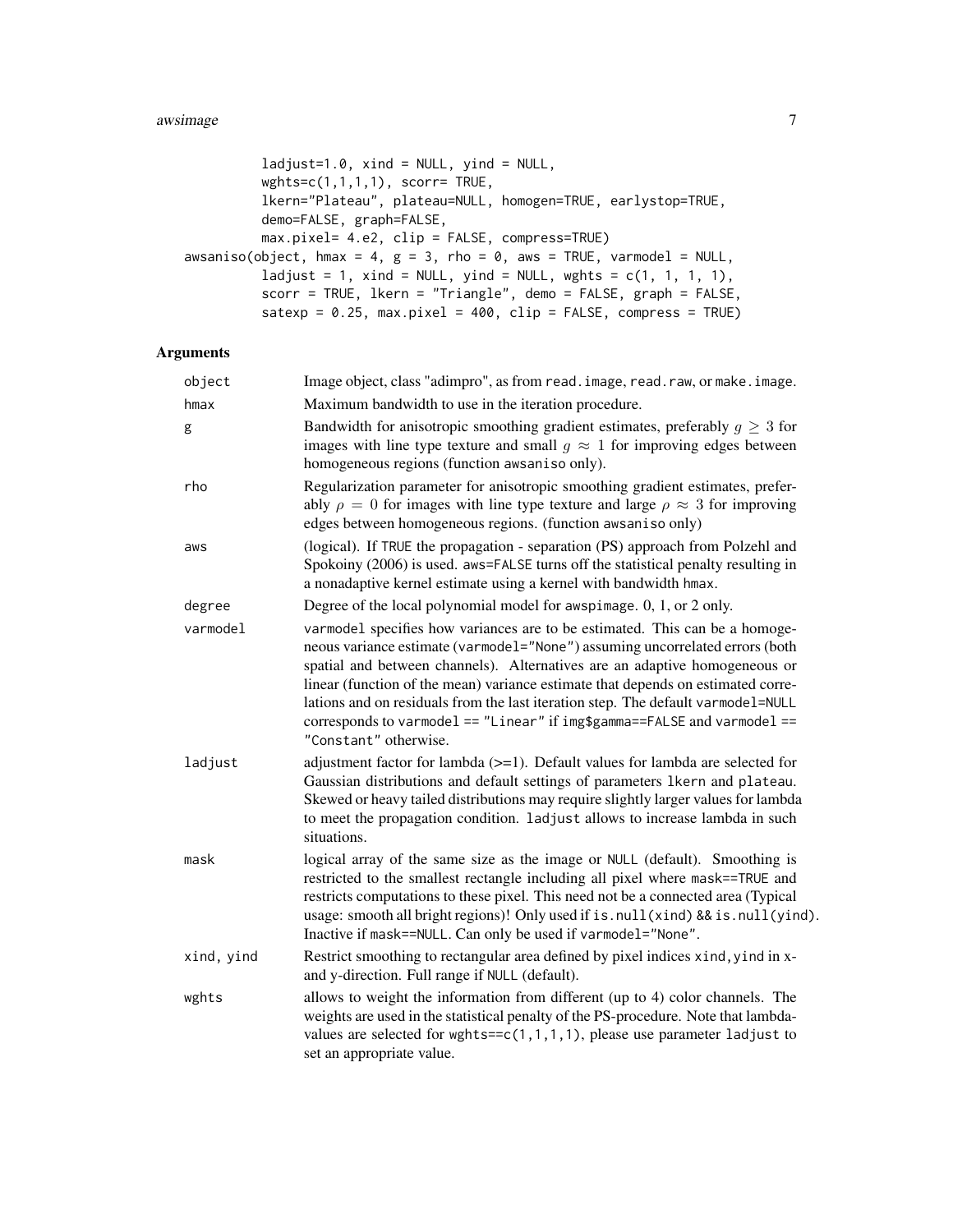<span id="page-7-0"></span>

| scorr     | (logical). Specifies whether spatial correlation is to be estimated. Defaults to<br>TRUE. Is set to FALSE if mask is not NULL.                                                                                                                                                                                                                                                                                                                                                                       |
|-----------|------------------------------------------------------------------------------------------------------------------------------------------------------------------------------------------------------------------------------------------------------------------------------------------------------------------------------------------------------------------------------------------------------------------------------------------------------------------------------------------------------|
| lkern     | Specifies the location kernel. Defaults to "Triangle", other choices are "Quadratic",<br>"Cubic" and "Uniform". The use of "Triangle" corresponds to the Epanechnicov<br>kernel nonparametric kernel regression.                                                                                                                                                                                                                                                                                     |
| plateau   | Extension of the plateau in the statistical kernel. Can take values from $(0,1)$ ,<br>defaults to $0.25$ .                                                                                                                                                                                                                                                                                                                                                                                           |
| homogen   | If TRUE the algorithm determines, in each design point i, a circle of maximum<br>radius, such that the statistical penalty $s_{i}$ (i) for all points j within the circle is<br>less than the value specified in plateau. In subsequent iteration steps the statis-<br>tical penalty for such points is set to zero. This is only used if plateau>0. This<br>results in more stable intermediate estimates and in a smoother reconstruction.<br>homogen=TRUE leads to increased memory requirements. |
| earlystop | If TRUE the algorithm determines, in each design point i, a circle of minimal<br>radius, such that the circle includes all point j with positive weights w_{ij}. if<br>this radius is considerably smaller than the actual bandwidth then the estimate<br>in point i is fixed. This should considarably reduce computing time in case of<br>large hmax.earlystop=TRUE slightly increases memory requirements.                                                                                        |
| demo      | (logical). If demo=TRUE the function pauses after each iteration. Defaults to<br>FALSE.                                                                                                                                                                                                                                                                                                                                                                                                              |
| graph     | (logical). If graph=TRUE intermediate results are illustrated after each iteration<br>step. Defaults to FALSE.                                                                                                                                                                                                                                                                                                                                                                                       |
| max.pixel | Maximum dimension of images for display if graph=TRUE. If the true dimension<br>is larger, the images are downscaled for display. See also show. image.                                                                                                                                                                                                                                                                                                                                              |
| satexp    | exponent used for scaling saturation in anisotropy visualization (function awsaniso<br>only)                                                                                                                                                                                                                                                                                                                                                                                                         |
| clip      | (logical). If TRUE a clipping region is selected, see clip. image, using the in-<br>formation contained in xind or yind. If both are NULL a clipping region can<br>be defined by left mouse clicks. The image object is reduced to the clipping<br>region before smoothing.                                                                                                                                                                                                                          |
| compress  | logical, determines if image data are stored in raw-format.                                                                                                                                                                                                                                                                                                                                                                                                                                          |

#### Details

The function implements the Propagation-Separation (PS) approach to nonparametric smoothing (formerly introduced as Adaptive Weights Smoothing) for varying coefficient likelihood (awsimage) and local polynomial (awspimage) models for greyscale and color images.

The distribution of grey (color) values is considered to be Gaussian. Noise can be colored.

The numerical complexity of the procedure is mainly determined by hmax. The number of iterations is  $2 \times \log(\text{hmax}) / \log(1.25)$ . Comlexity in each iteration step is Const $\star$ hakt $\star$ n with hakt being the actual bandwith in the iteration step and n the number of pixels. hmax determines the maximal possible variance reduction.

All other parameters of the approach only depend on the specified values for skern/lkern and are therefore set internally to meaningful default values.

For a detailed description of the procedure see references below.

The script used to control the values of parameter lambda is stored in directory inst/adjust.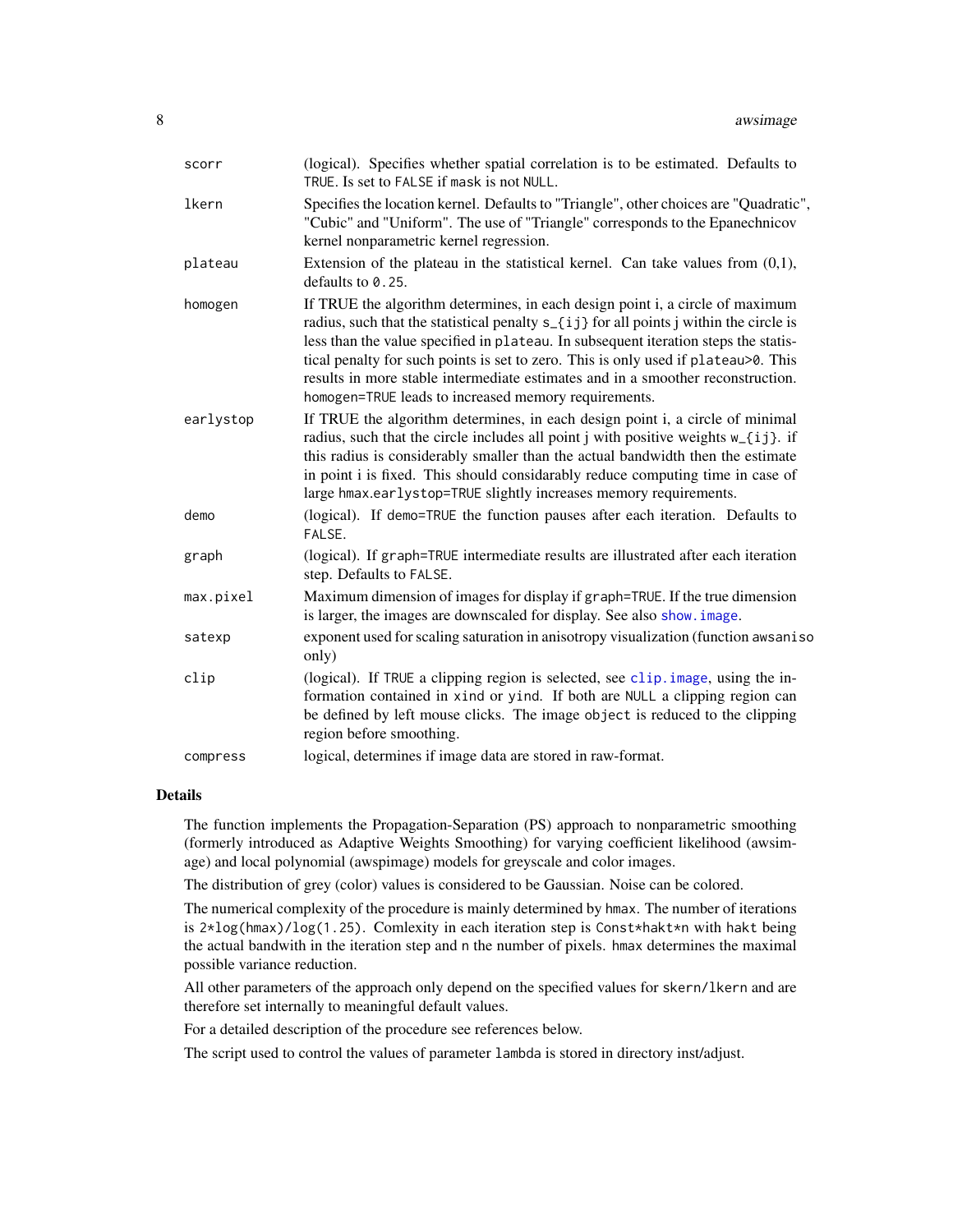#### <span id="page-8-0"></span>awsimage 9 and 2012 12:30 and 2012 12:30 and 2012 12:30 and 2012 12:30 and 2012 12:30 and 2012 12:30 and 2012

## Value

Object of class "adimpro"

| img     | Contains the reconstructed image.                                                                              |
|---------|----------------------------------------------------------------------------------------------------------------|
| ni      | Contains the sum of weights, i.e. $trace(W_i)$ , in all grid points i.                                         |
| ni0     | Contains the maximum sum of weights for an nonadaptive kernel estimate with<br>the same bandwidth.             |
| hmax    | Bandwidth used in the last iteration.                                                                          |
| call    | The arguments of the function call.                                                                            |
| varcoef | Estimated coefficients in the variance model for the color channels, if varmodel<br>is "Constant" or "Linear". |
| wghts   | The weights used for the color channels.                                                                       |
| scorr   | Estimated spatial correlations for each channel, if scorr=TRUE                                                 |
| chcorr  | Estimated correlations between color channels, if scorr=TRUE                                                   |

## Author(s)

Karsten Tabelow <tabelow@wias-berlin.de> and Joerg Polzehl <polzehl@wias-berlin.de>

#### References

Polzehl and Spokoiny (2006). Propagation-Separation Approach for Local Likelihood Estimation. Probability Theory and Related Fields. 3 (135) 335 - 362.

Polzehl and Spokoiny (2005). Structural adaptive smoothing adaptive smoothing by Propagation-Separation-methods. WIAS-Preprint No. 1068.

Polzehl, J. and Tabelow, K. (2007). Adaptive smoothing of digital images, Journal of Statistical Software 19 (1).

#### See Also

[read.image](#page-1-1), [read.raw](#page-1-1), [make.image](#page-1-1), [show.image](#page-28-1), [clip.image](#page-10-1)

#### Examples

## Not run: demo(awsimage)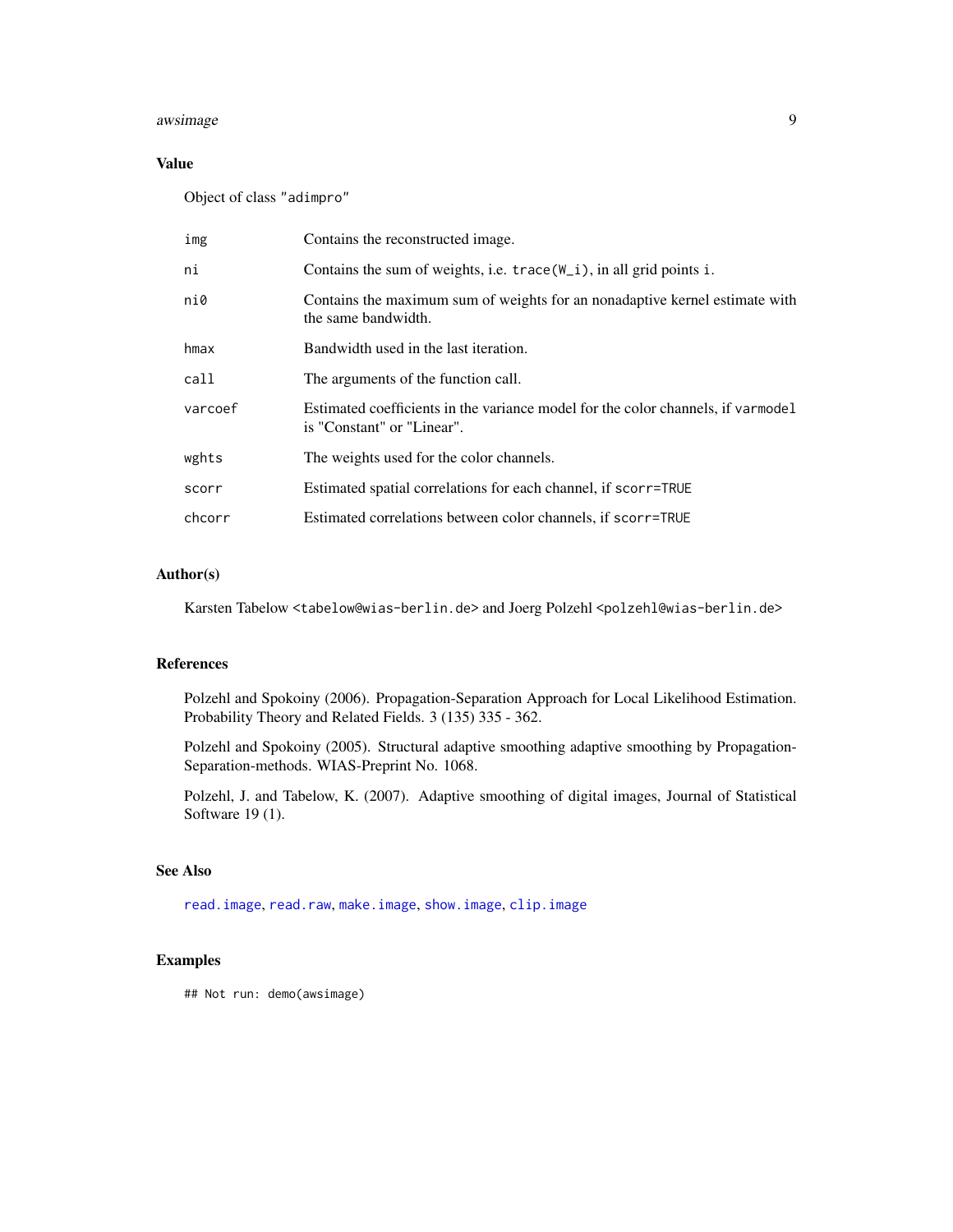<span id="page-9-0"></span>

#### Description

The function integrates smoothing and demosaicing of RAW image data.

### Usage

```
awsraw(object, hmax = 4, aws = TRUE, wb = c(1, 1, 1), cspace = "Adobe",ladjust = 1, maxrange=TRUE, lkern = "Triangle", graph = FALSE,
      max.pixel = 400, compress = TRUE)
```
#### Arguments

| object    | an object of class adimpro containing the RAW image data. See read. raw for<br>creating such objects.                                                                                                            |
|-----------|------------------------------------------------------------------------------------------------------------------------------------------------------------------------------------------------------------------|
| hmax      | maximal bandwidth to use in the smoothing algorithm.                                                                                                                                                             |
| aws       | use adaptive weights if aws==TRUE.                                                                                                                                                                               |
| wb        | Vector containing factors for the three color chanels, allows to change the white<br>balance.                                                                                                                    |
| cspace    | Color space of the result,                                                                                                                                                                                       |
| ladjust   | Factor for the critical value $\lambda$ . Defaults to 1, smaller values increase sensitivity<br>but may result in isolated noisy pixel. Values larger than 1 give smoother up to<br>cartoon like results.        |
| maxrange  | If TRUE increase range of values to maximum.                                                                                                                                                                     |
| lkern     | Specifies the location kernel. Defaults to "Triangle", other choices are "Quadratic",<br>"Cubic" and "Uniform". The use of "Triangle" corresponds to the Epanechnicov<br>kernel nonparametric kernel regression. |
| graph     | (logical). If graph=TRUE intermediate results are illustrated after each iteration<br>step. Defaults to FALSE.                                                                                                   |
| max.pixel | Maximum dimension of images for display if graph=TRUE. If the true dimension<br>is larger, the images are downscaled for display. See also show, image.                                                          |
| compress  | logical, determines if image data are stored in raw-format.                                                                                                                                                      |
|           |                                                                                                                                                                                                                  |

#### Details

Adaptive smoothing is performed on the original RAW data, restricting positive weights to pixel corresponding to the same color channel. Noise is assumed to have a variance depending linearly on the mean. Weights are determined by weigthed distances between color vectors. These color vectors are obtained by demosaicing that is applied to the smoothed RAW data after each iteration of the smoothing algorithm. The demosaicing algorithm is a 3D generalized median, see method="Median4" in function [develop.raw](#page-14-1).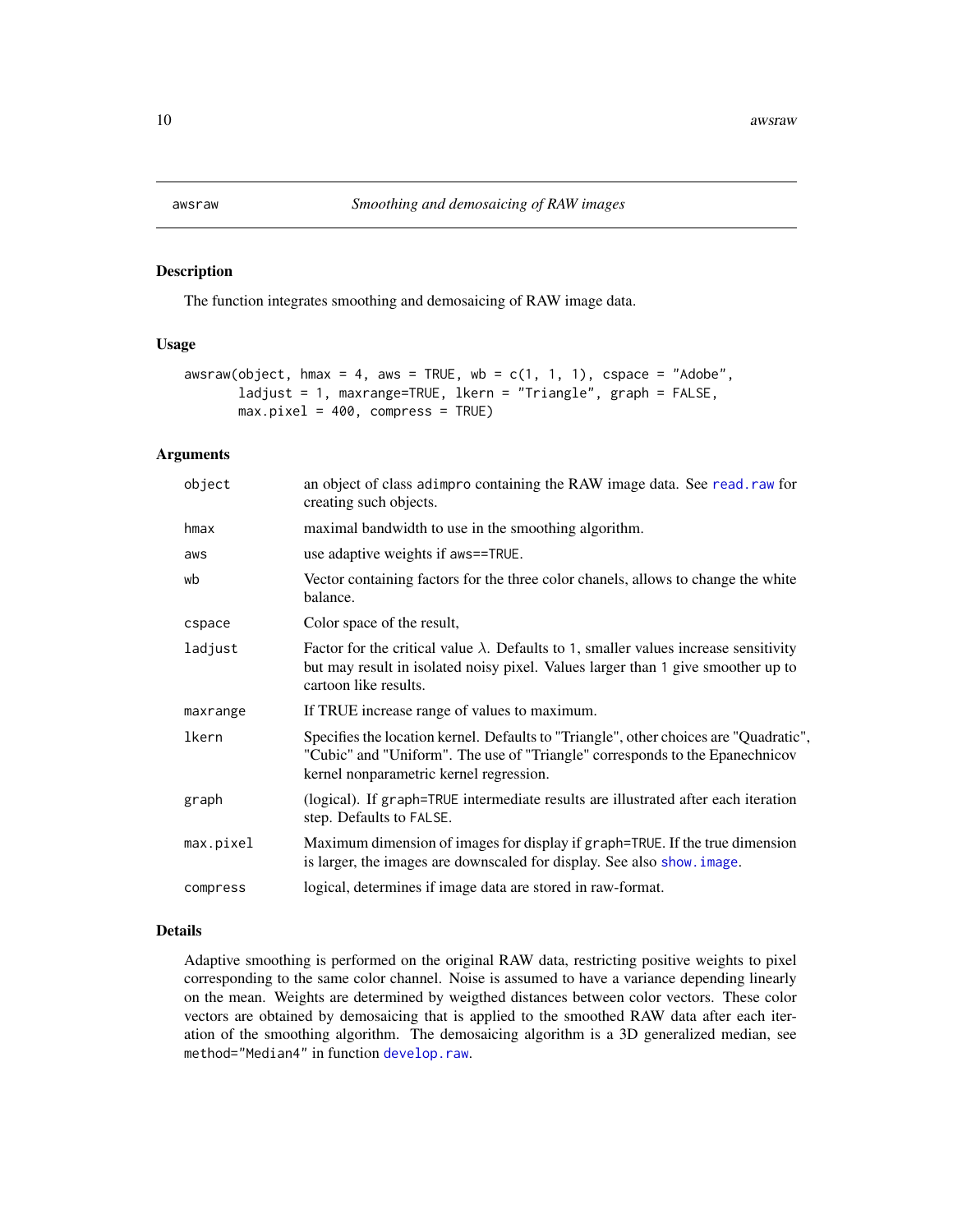## <span id="page-10-0"></span>clip.image 11

## Value

| Object of class "adimpro" |                                                                                                    |
|---------------------------|----------------------------------------------------------------------------------------------------|
| img                       | Contains the reconstructed image.                                                                  |
| ni                        | Contains the sum of weights, i.e. $trace(W_i)$ , in all grid points i.                             |
| ni0                       | Contains the maximum sum of weights for an nonadaptive kernel estimate with<br>the same bandwidth. |
| hmax                      | Bandwidth used in the last iteration.                                                              |
| call                      | The arguments of the function call.                                                                |
| varcoef                   | Estimated coefficients in the linear variance model for the color channels.                        |

### Author(s)

Karsten Tabelow <tabelow@wias-berlin.de> and Joerg Polzehl <polzehl@wias-berlin.de>

## References

Polzehl, J. and Tabelow, K. (2007). Adaptive smoothing of digital images, Journal of Statistical Software 19 (1).

## See Also

[read.raw](#page-1-1),[awsimage](#page-5-1), [make.image](#page-1-1), [show.image](#page-28-1), [clip.image](#page-10-1)

## Examples

## Not run: demo(raw)

<span id="page-10-1"></span>clip.image *Create an image by clipping*

## Description

The function allows to define a clipping region by arguments xind and yind or interactively by mouseclicks. A new image is created by cutting out the clipping region.

## Usage

```
clip.image(img, xind = NULL, yind = NULL, compress=NULL, ...)
```

| img       | Object of class "adimpro" as created by read. image, read. raw or make. image.                                          |
|-----------|-------------------------------------------------------------------------------------------------------------------------|
| xind      | xind defines the horizontal extension of the clipping region.                                                           |
| vind      | yind defines the vertical extension of the clipping region.                                                             |
| compress  | image data are stored as raw-vector (TRUE) or array of integers (FALSE). compress=NULL<br>keeps the format used in img. |
| $\ddotsc$ | additional arguments to show. image can be passed here.                                                                 |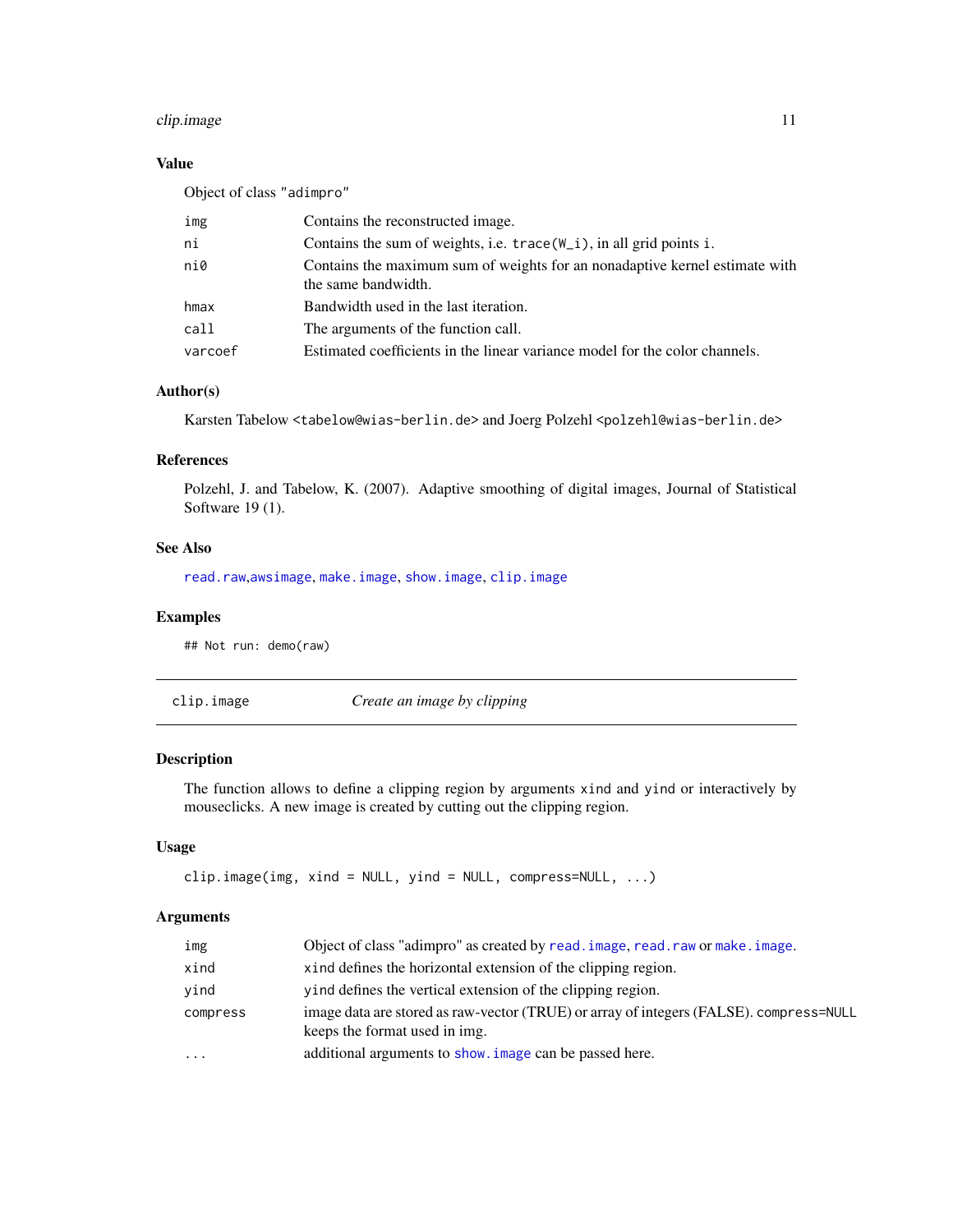## <span id="page-11-0"></span>Details

If both xind==NULL and yind==NULL, [show.image](#page-28-1) is called and the clipping region can be set by two left mouse clicks to opposite corners.

## Value

An object of class "adimpro".

#### Author(s)

Karsten Tabelow <tabelow@wias-berlin.de> and Joerg Polzehl <polzehl@wias-berlin.de>

## See Also

[read.image](#page-1-1), [read.raw](#page-1-1), [make.image](#page-1-1), [awsimage](#page-5-1), [awspimage](#page-5-2)

## Examples

## Not run: demo(manipulate)

colorspace *Color Space Conversion*

#### Description

Color space conversion functions for RGB, YUV, YIQ, XYZ, and HSI.

## Usage

```
rgb2grey(obj, compress=TRUE)
rgb2hsi(obj)
hsi2rgb(obj, cspace = "Adobe", compress=TRUE)
rgb2yuv(obj)
yuv2rgb(obj, cspace = "Adobe", compress=TRUE)
rgb2yiq(obj)
yiq2rgb(obj, cspace = "Adobe", compress=TRUE)
rgb2xyz(obj)
xyz2rgb(obj, cspace = "Adobe", black= 0, exposure=1, compress=TRUE)
```

| obi    | an object of class "adimpro", obj\$type should coincide with the first three let-<br>ters of the function name, that is obj\$img containes color values in the corre-<br>sponding color space. |
|--------|------------------------------------------------------------------------------------------------------------------------------------------------------------------------------------------------|
| cspace | Target color space, one of c("sRGB","Adobe","wGamut","kodak","xyz").<br>For function xyz2rgb also $c("yw", "yiq")$ are implemented.                                                            |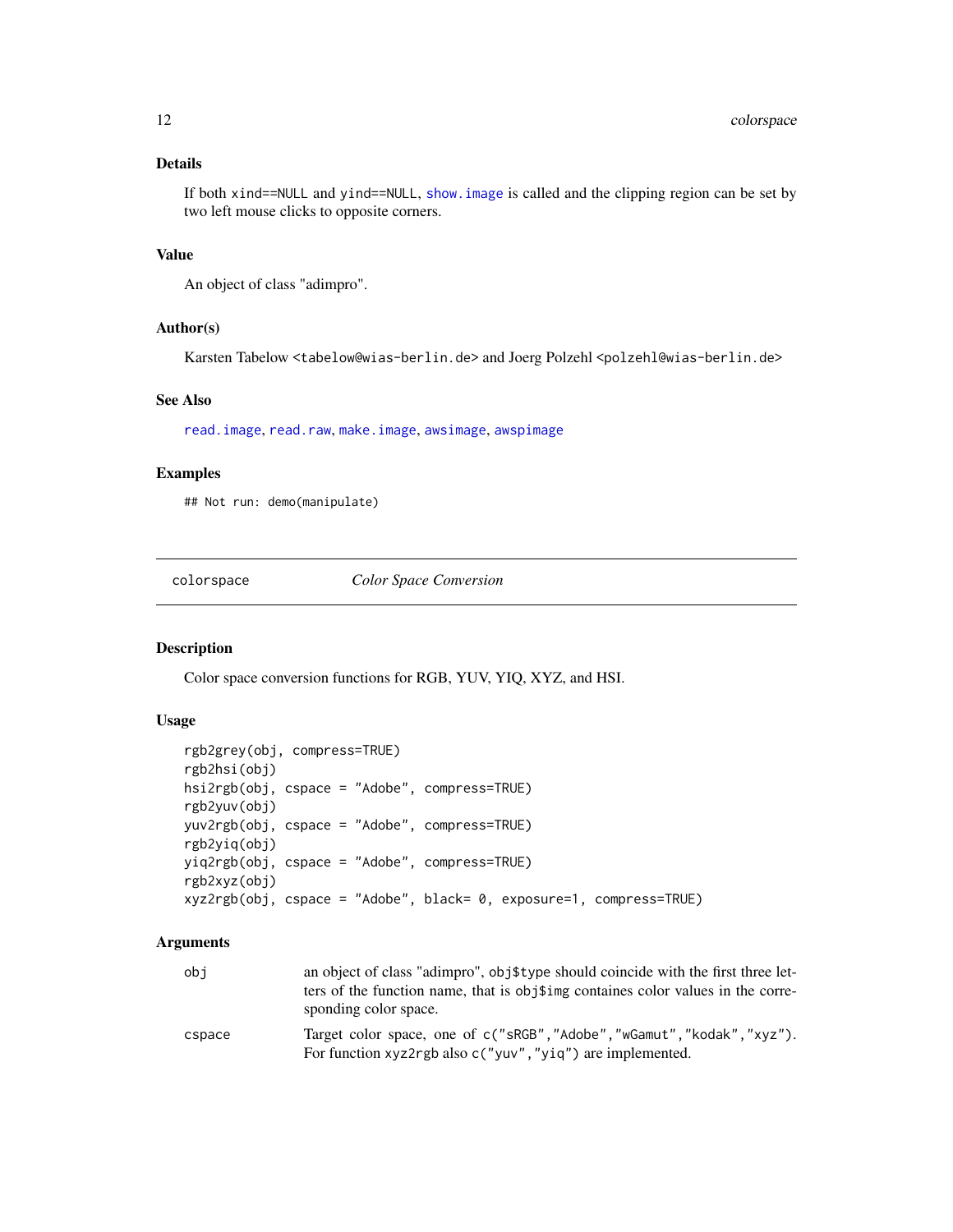#### colorspace that the colorspace that the colorspace of the colorspace of the colorspace of the colorspace of the colorspace of the colorspace of the colorspace of the colorspace of the colorspace of the colorspace of the co

| exposure | Multiplicative factor for all color channels (in xyz or rgb spaces). Applied in<br>linear color space, i.e. if the image is gamma corrected the gamma correction is<br>reversed first. |
|----------|----------------------------------------------------------------------------------------------------------------------------------------------------------------------------------------|
| black    | Adjustment for black color. Color values with luminance $\leq$ black will be as-<br>signed to black in RGB.                                                                            |
| compress | logical, determines if image data are returned in raw-format.                                                                                                                          |

## Details

The functions convert an image obj from one color space into another.

rgb2grey converts from RGB to GREYSCALE.

rgb2hsi and hsi2rgb convert from RGB to HSI and vice versa.

rgb2yuv and yuv2rgb convert from RGB to YUV and vice versa.

rgb2yiq and yiq2rgb convert from RGB to YIQ and vice versa.

rgb2xyz and xyz2rgb convert from RGB to CIE XYZ and vice versa.

Conversion to XYZ, YIQ, YUV and HSI involves an inverse gamma correction if required.

#### Value

an object of class "adimpro", with value\$type specifying the color space (last three letters of the function name or 'greyscale' for rgb2grey) and value\$img containing the color values.

## Author(s)

Karsten Tabelow <tabelow@wias-berlin.de> and Joerg Polzehl <polzehl@wias-berlin.de>

#### References

Gonzalez, R.C., and Woods, R.E. (2002). Digital Image Processing. Prentice Hall.

Polzehl, J., and Tabelow, K. (2007). Adaptive smoothing of digital images, Journal of Statistical Software 19 (1).

## Examples

## Not run: demo(color)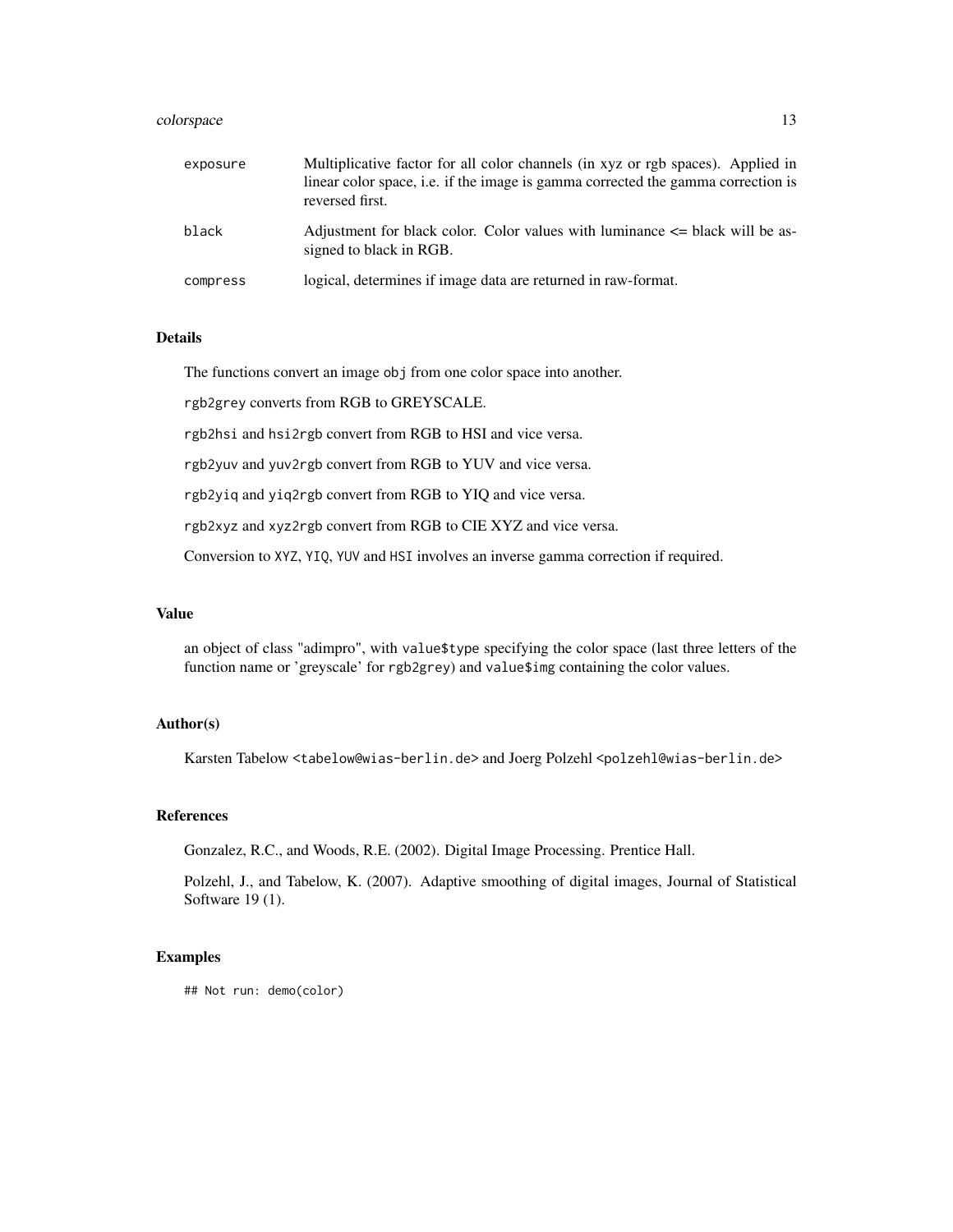<span id="page-13-0"></span>

## Description

The function allows to perform pixelwise operations, specified by a supplied function, on a pair of images.

#### Usage

```
combine(img1, img2, fun = "+", rescale = TRUE, compress = TRUE, gammatype = "None",
        whitep = "D65", cspace = "Adobe", x \mod 2 = "RGB", ...)
```
## Arguments

| img1      | image, object of class adimpro                                                                                                                                                                                                                                                                                 |
|-----------|----------------------------------------------------------------------------------------------------------------------------------------------------------------------------------------------------------------------------------------------------------------------------------------------------------------|
| img2      | image, object of class adimpro, need to have the same dimension as img1                                                                                                                                                                                                                                        |
| fun       | A function or primitive of two (or more) arguments specifying the operation.<br>The first argument corresponds to grey/color-values in img1, the second to img2.<br>Auxiliary parameters can passed throug ""                                                                                                  |
| rescale   | logical: if TRUE the resulting image is rescaled to fit into the range of possible<br>grey/color-values, if FALSE values outside the range are truncated.                                                                                                                                                      |
| compress  | logical, determines if image data are stored in raw-format.                                                                                                                                                                                                                                                    |
| gammatype | character, determines the type of gamma correction within the image. "ITU"<br>stands for ITU-R BT.709-3 as e.g. used by dcraw. Alternatives recognized<br>within the package are "None", "sRGB" and "CIE" (CIE L*). Please specify if<br>you know that your image is not gamma corrected using ITU-R BT.709-3. |
| whitep    | White point in xyY space. Can be given as one of (character) $c("A", "B", "C", "E", "D50", "D55", "D65",$<br>or as a two element numeric vector of chromatic xy coordinates. "D65" corre-<br>sponds to the default white point of "sRGB" and "Adobe" RGB-spaces.                                               |
| cspace    | defines the output color space, default "sRGB" (sRGB D65), alternatives are<br>"RAW" (Camera specific), "Adobe" (Adobe 1998 D65), "wGamut" (Wide Gamut<br>D65), "kodak" (Kodak ProPhoto D65) and "XYZ", see manpages of dcraw.                                                                                 |
| xmode     | xmode determines how to interpret the values in $x$ if $length(dim(x)) == 3$ . Im-<br>plemented are xmode="RGB" (default) and xmode="HSI"                                                                                                                                                                      |
| $\cdots$  | additional parameters for function fun                                                                                                                                                                                                                                                                         |
|           |                                                                                                                                                                                                                                                                                                                |

## Details

There are two mayor applications for this function. First it allows to add noise to an image by first creating an image that contains the noise and then adding this image using fun="+". Second it offers a way to replace parts of an image, see examples.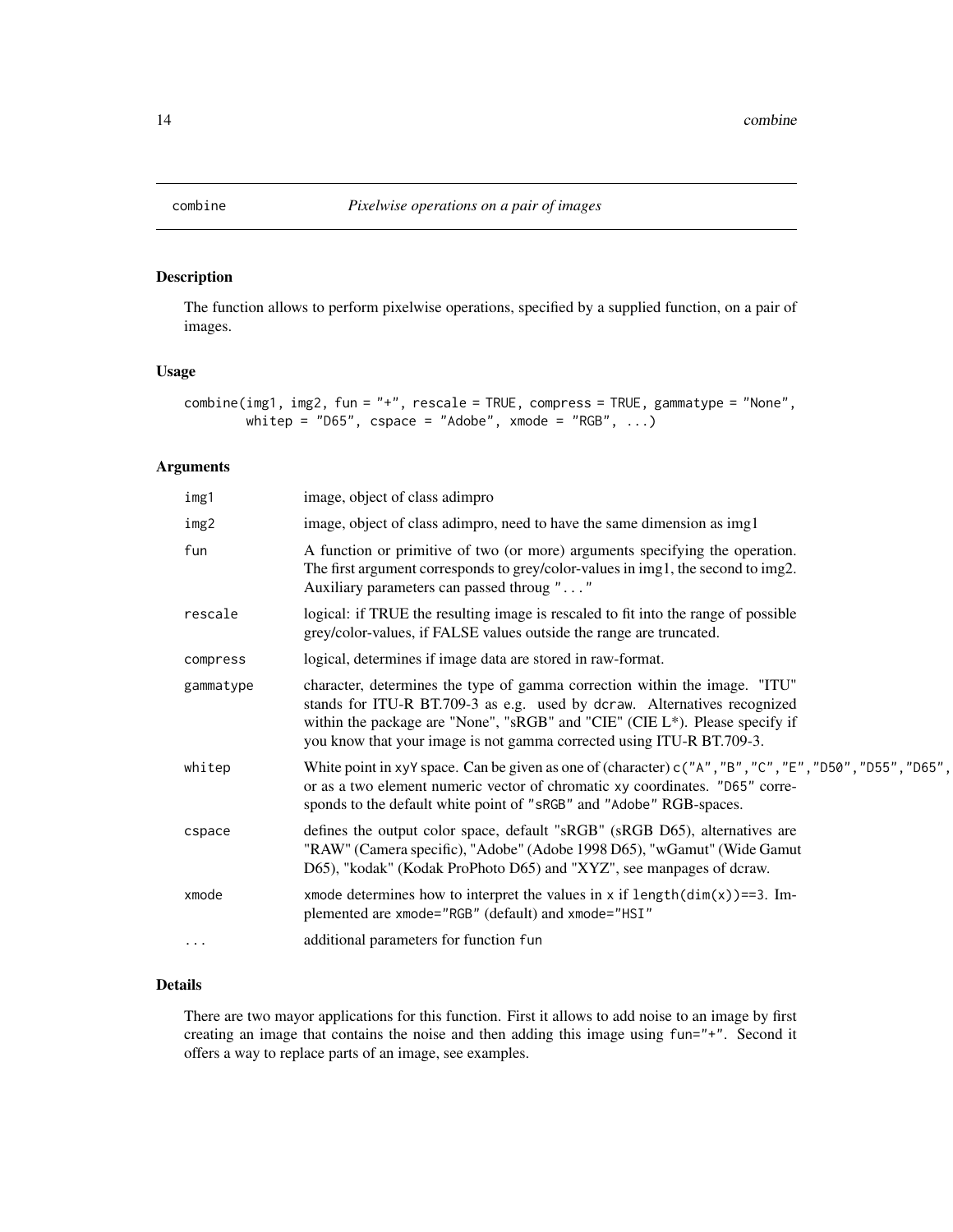## <span id="page-14-0"></span>develop.raw 15

## Value

object of class "adimpro" containing the image. The object has the following components:

| img        | array containing the color values in the color space specified by value\$type.               |
|------------|----------------------------------------------------------------------------------------------|
| type       | the color space.                                                                             |
| depth      | color depth, here "16bit".                                                                   |
| dim        | vector of length 2 containing the number of pixel in horizontal and vertival di-<br>rection. |
| file       | the argument file identifying the image.                                                     |
| cspace     | the type of rgb space used, as specified by cspace.                                          |
| interp     | interpolation applied by dcraw, as specified by interp.                                      |
| gamma      | has a gamma correction been applied, here FALSE for read. raw and TRUE for<br>read.image     |
| gammatype  | type of gamma correction read. image.                                                        |
| wb         | type of white balance, as specified by wb.                                                   |
| compressed | image data are stored as raw-vector (TRUE) or array of integers (FALSE).                     |

## Author(s)

Karsten Tabelow <tabelow@wias-berlin.de> and Joerg Polzehl <polzehl@wias-berlin.de>

## See Also

#### [make.image](#page-1-1)

## Examples

## Not run: demo(combine)

<span id="page-14-1"></span>develop.raw *Create a color image from RAW image data.*

## Description

The function generates a color image from RAW image data.

#### Usage

```
develop.raw(object, method = "BILINEAR", wb = c(1, 1, 1), maxrange= TRUE, compress = TRUE)
```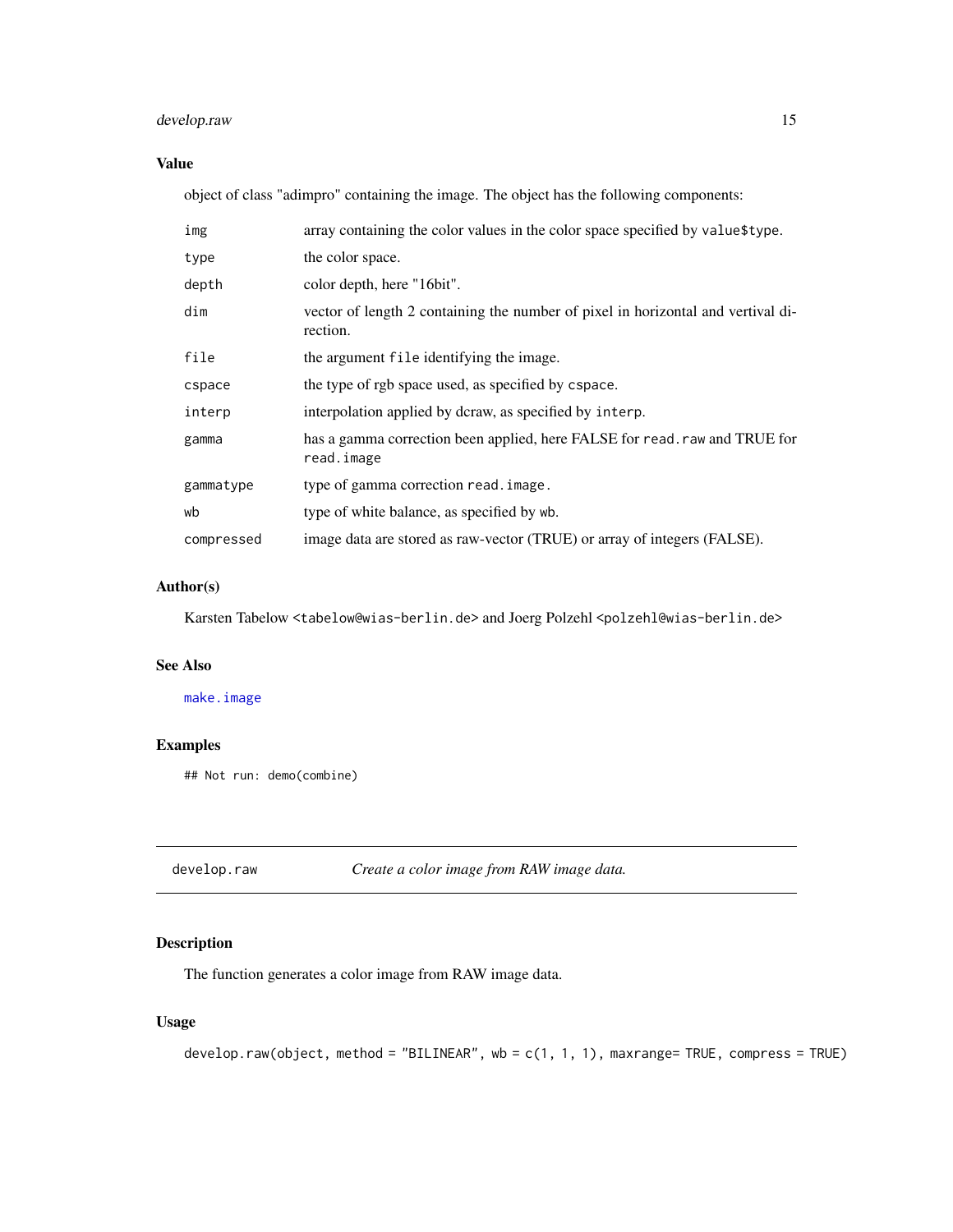## <span id="page-15-0"></span>Arguments

| object   | An object of class "adimpro" containing RAW image data, e.g. created by<br>function read.raw. Such an object is characterized by object\$type=="RAW".                                                                                                                                                                                                                                                                                                        |
|----------|--------------------------------------------------------------------------------------------------------------------------------------------------------------------------------------------------------------------------------------------------------------------------------------------------------------------------------------------------------------------------------------------------------------------------------------------------------------|
| method   | Method to fill missing color values. Currently implemented are method="HALF"<br>(reduce image size by factor of 2), method="FULL" (use color from neigh-<br>bor within $(2x2)$ Bayer mask), method="BILINEAR" (bilinear interpolation),<br>method="Median4" and method="Median16", the latter two being based on L1-<br>MM over shifted Bayer masks. method="Median16" delivers much smoother<br>results, but is considerably slower then the other methods. |
| wb       | numerical vector of length 3 containing multiplicative factors for the three color<br>channels.                                                                                                                                                                                                                                                                                                                                                              |
| maxrange | If TRUE increase range of values to maximum.                                                                                                                                                                                                                                                                                                                                                                                                                 |
| compress | logical, determines if image data are stored as raw.                                                                                                                                                                                                                                                                                                                                                                                                         |

## Details

RAW image data usually contain only one color value at each pixel, with colors arranged in a so called Bayer mask. Converting RAW images into color images requires to fill the missing entries in the color channels.

## Value

object of class "adimpro" containing the image.

### Note

The function requires dcraw to be installed.

## Author(s)

Karsten Tabelow <tabelow@wias-berlin.de> and Joerg Polzehl <polzehl@wias-berlin.de>

## See Also

[read.image](#page-1-1)

## Examples

```
## Not run: demo(io)
## Not run: demo(raw)
```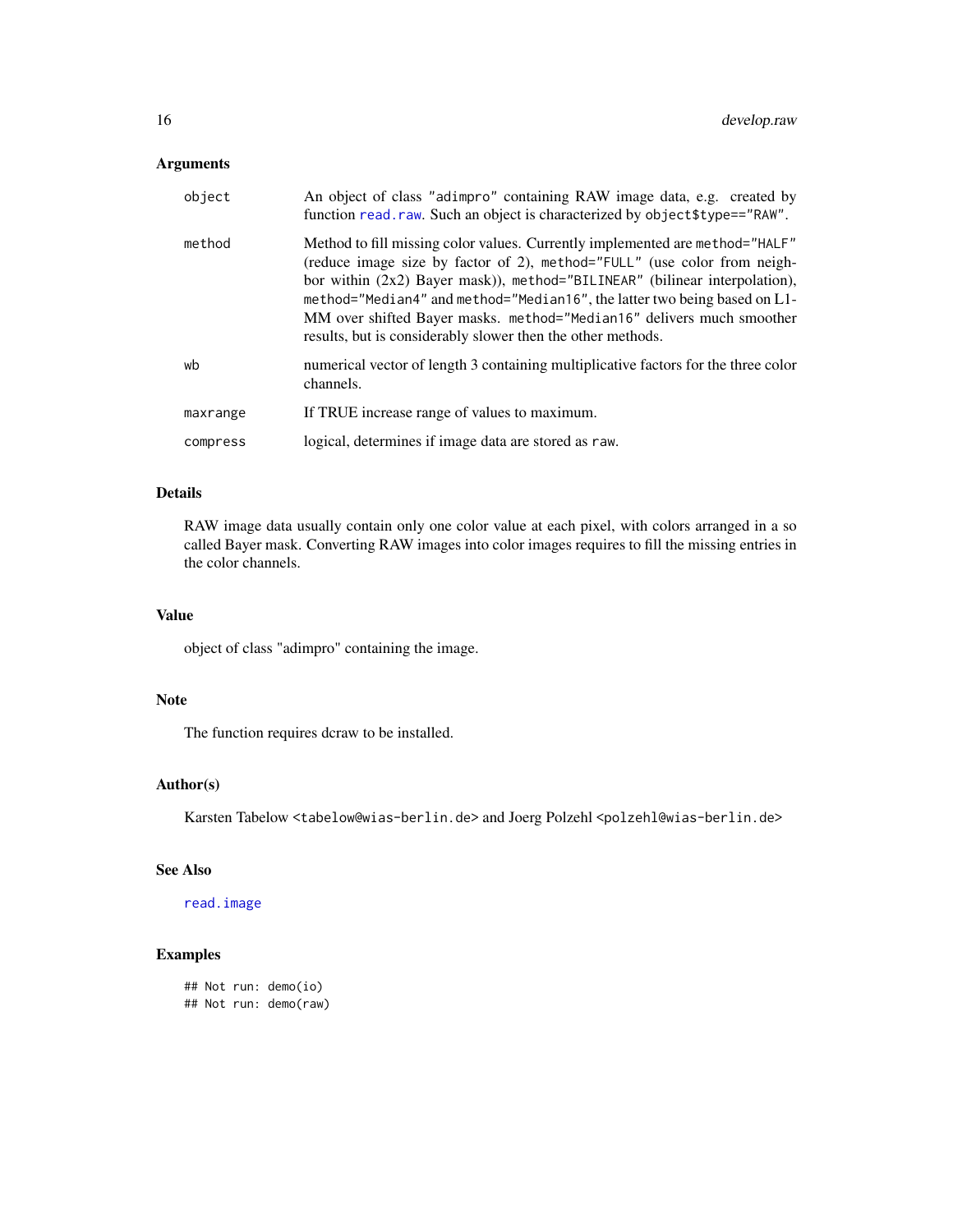<span id="page-16-0"></span>

#### Description

Edge detection using Laplacian, Sobel, or Robert Cross filter.

## Usage

edges(img, type = "Laplacian", ltype=1, abs=FALSE)

#### **Arguments**

| img   | an object of class "adimpro".                                                     |
|-------|-----------------------------------------------------------------------------------|
| type  | type of edges detection filter. "Laplacian" (default), "Sobel", or "Robertcross". |
| ltype | type of laplacian filter. $1,2,3$ , or 4                                          |
| abs   | take absolute values of results. This has only an effect for tyoe="Laplacian"     |

#### Details

This function applies the Laplacian, Sobel, or Robert Cross filter to the input image img. The filter is applied to each color channel separately. ltype determines the different matrices for Laplacian filter used in the literature. ltype == 1 will use:

conv <-matrix(c(-1,-1,-1,-1,-1,-1,-1,-1,-1,-1,-1,-1,24,-1,-1,-1,-1,-1,-1,-1,-1,-1,-1,-1,-1),5,5)  $l$ type == 2 will use: conv <-matrix(c(0,-1,0,-1,4,-1,0,-1,0),3,3) ltype == 3 will use: conv <-matrix(c(-1,-1,-1,-1,8,-1,-1,-1,-1),3,3) ltype == 4 (default) will use: conv <-matrix(c(1,-2,1,-2,4,-2,1,-2,1),3,3)

## Value

Array containing the values for the edge detector in each pixel and color channel.

#### Author(s)

Karsten Tabelow <tabelow@wias-berlin.de> and Joerg Polzehl <polzehl@wias-berlin.de>

#### References

Gonzalez, R.C., and Woods, R.E. (2002). Digital Image Processing. Prentice Hall.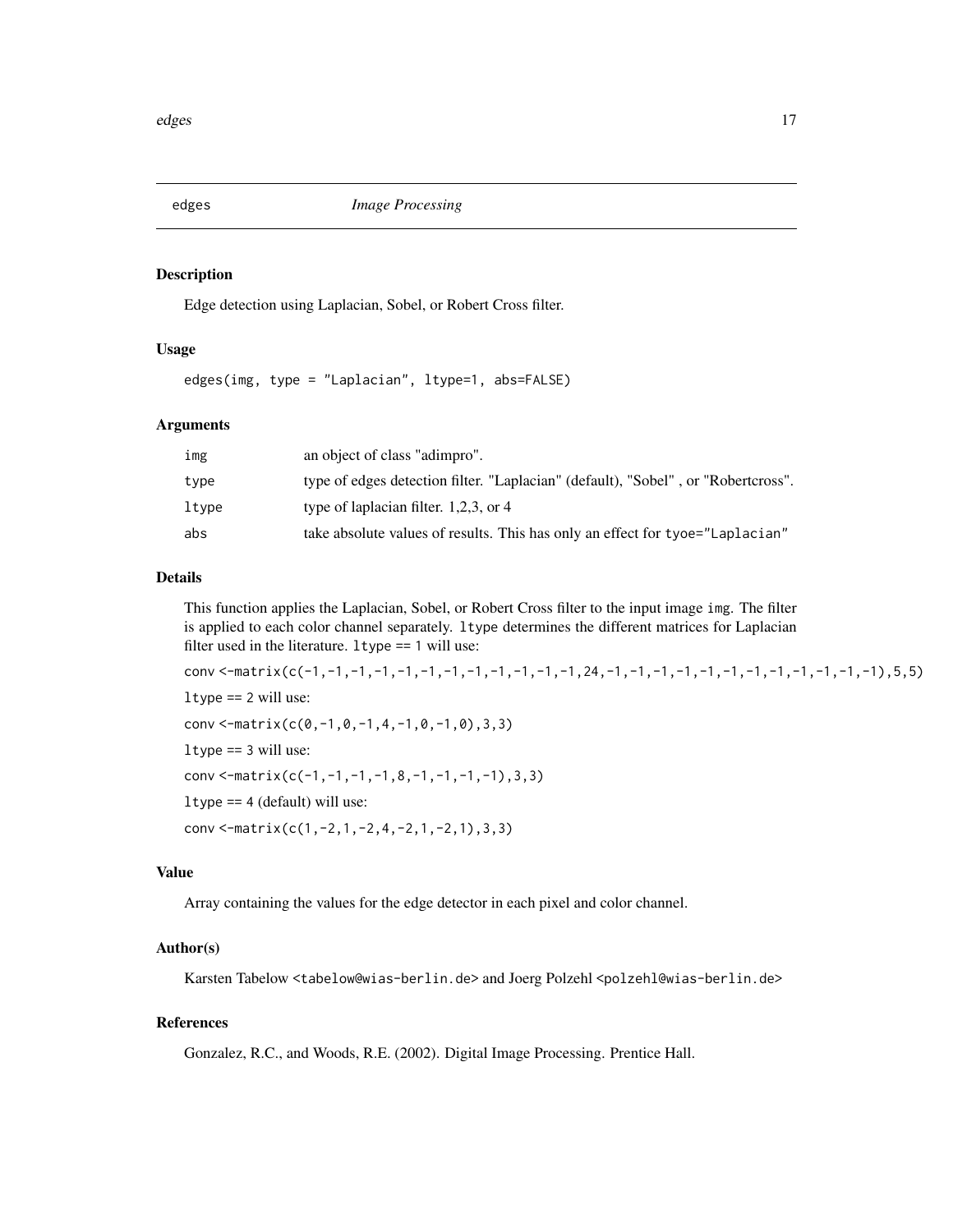## Examples

```
## Not run: demo(manipulate)
## Not run: demo(awspimage)
```
extract.image *Extract image data from adimpro object*

## Description

Extract image data from adimpro object

## Usage

```
extract.image(object)
```
## Arguments

object adimpro object

## Value

array or matrix of image data

## Author(s)

Karsten Tabelow <tabelow@wias-berlin.de> and Joerg Polzehl <polzehl@wias-berlin.de>

## See Also

[make.image](#page-1-1)

## Examples

```
## Not run: demo(io)
## Not run: demo(manipulate)
```
<span id="page-17-0"></span>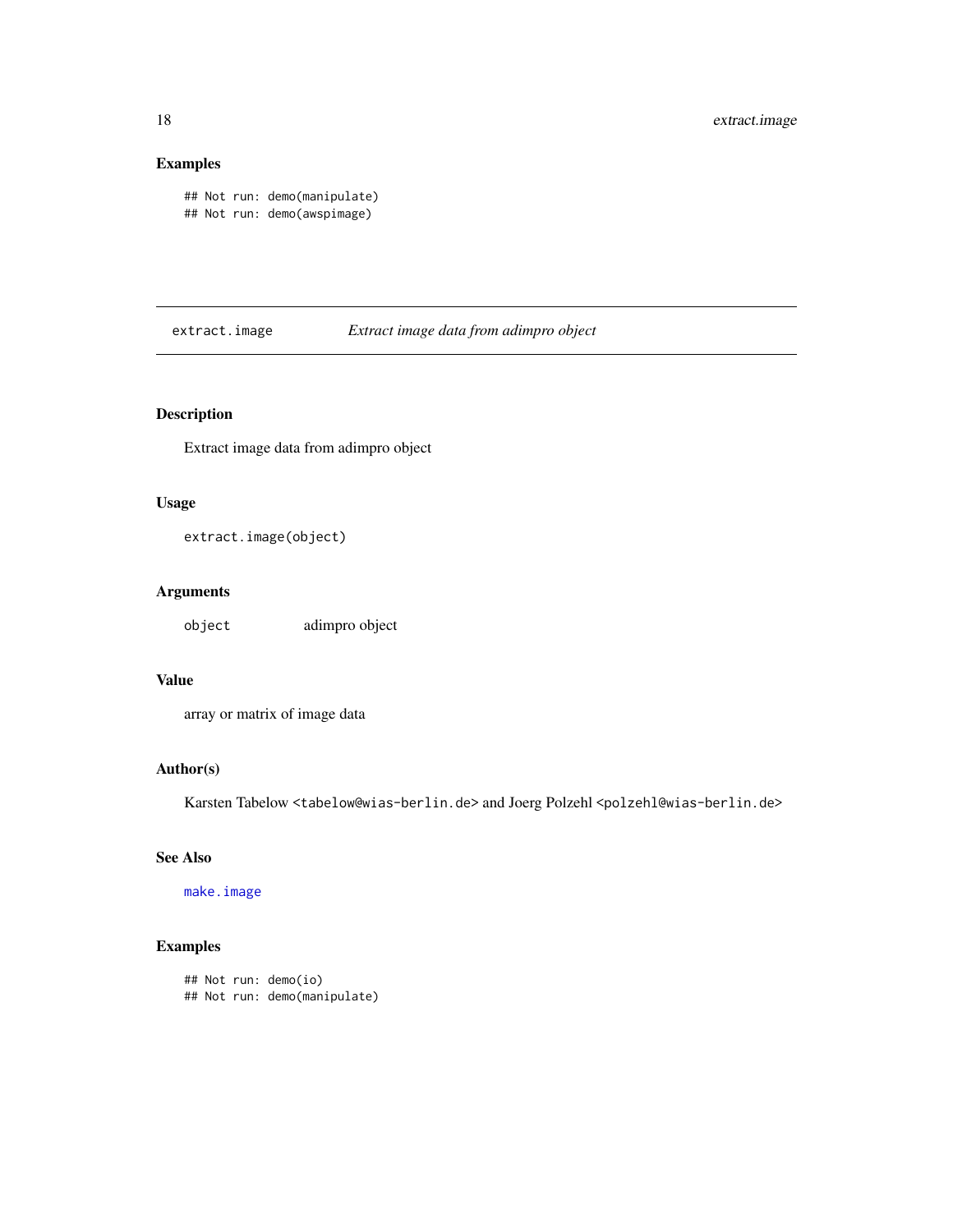<span id="page-18-0"></span>extract.info *Extract EXIF information and additional characteristics from an object of class "adimpro".*

#### Description

Extract EXIF information and additional characteristics from an object of class "adimpro".

## Usage

extract.info(object, what = "Bayer")

#### Arguments

| object | an object of class "adimpro" or a character string that was written as a comment<br>by functions write. image or write. raw.                                                                                                                                                                                                                                                                                                                                                                                                                                                                                                   |
|--------|--------------------------------------------------------------------------------------------------------------------------------------------------------------------------------------------------------------------------------------------------------------------------------------------------------------------------------------------------------------------------------------------------------------------------------------------------------------------------------------------------------------------------------------------------------------------------------------------------------------------------------|
| what   | A character string specifying which information is to be extracted. Currently<br>implemented are "Bayer" (Bayer mask), "Daymulti" (Daylight multiplyers),<br>"Cammulti" (camera multipliers), "Camera" (camera model), "Isize" (Image<br>size), "Osize" (image output size), "File" (source filename), "Interpolation" (Interpolation<br>used to convert RAW to RGB), "Gammatype" (type of gamma correction), "WhiteBalance"<br>(white balance), "WhitePoint" (white point), "Type" (image type), "xind"<br>(horizontal subindex used by function clip. image) and "yind" (vertical subindex<br>used by function clip. image). |

#### Details

This function is mainly used to access and manipulate information when reading or developing images. A more comprehensive overview is provided by function [summary](#page-0-0).

#### Value

A character string or integer vector depending on the argument "what".

#### Note

ImageMagick has to be installed on the system to write "tif", "tiff", "png", "gif", "jpg" or "jpeg" files.

## Author(s)

Karsten Tabelow <tabelow@wias-berlin.de> and Joerg Polzehl <polzehl@wias-berlin.de>

## See Also

[read.raw](#page-1-1), [read.image](#page-1-1), [develop.raw](#page-14-1), [summary](#page-0-0)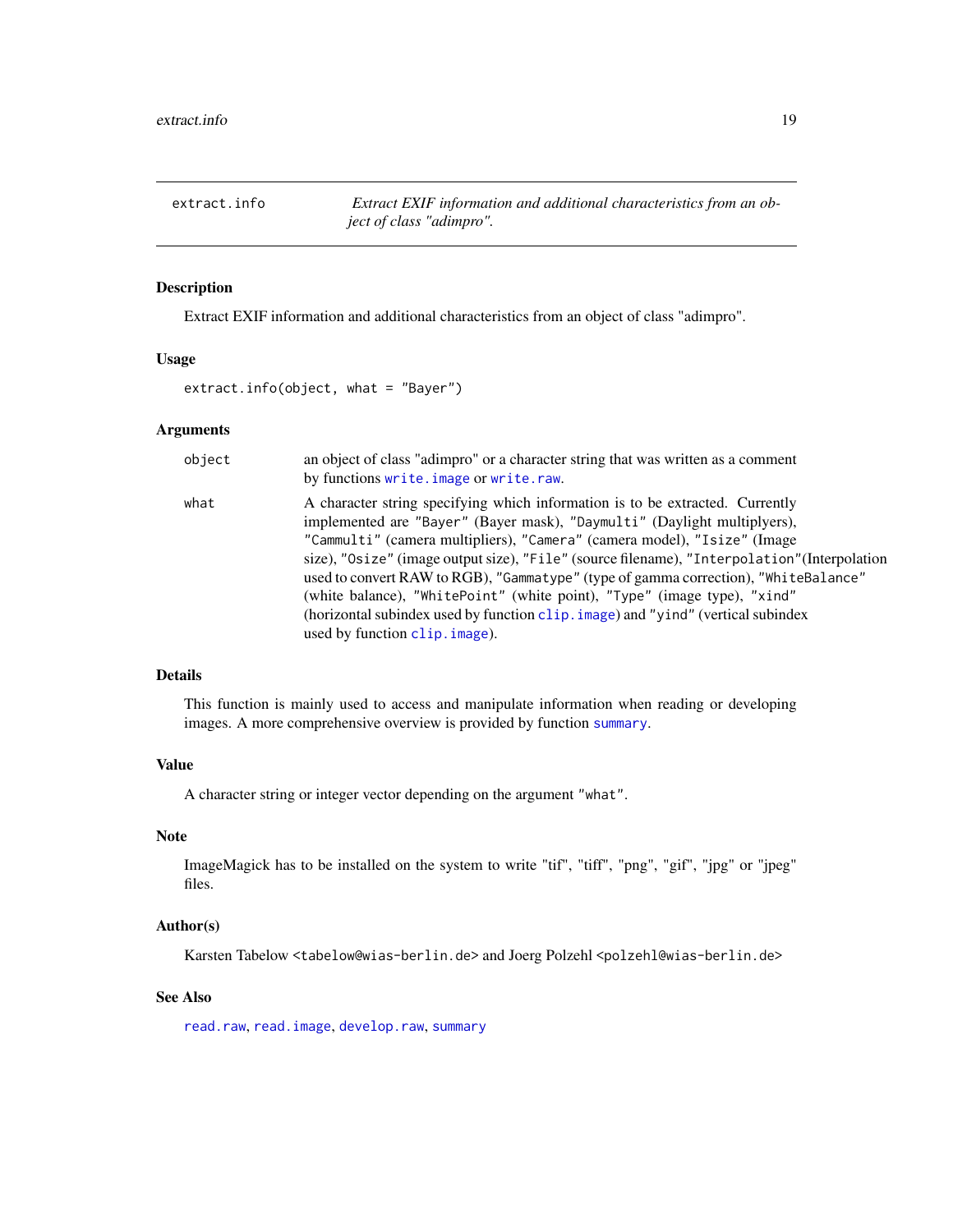## Description

The function allows to extract information about the effective size of neighborhoods used in each pixel from objects generated by [awsimage](#page-5-1) or [awspimage](#page-5-2). The result is converted into a greyscale image.

#### Usage

```
extract.ni(object, gammatype = "ITU", compress = TRUE)
```
#### Arguments

| object    | object returned from awsimage or awspimage.                                                                                                                                                                             |
|-----------|-------------------------------------------------------------------------------------------------------------------------------------------------------------------------------------------------------------------------|
| gammatype | character, determines the type of gamma correction within the image. "ITU"<br>stands for ITU-R BT.709-3 as e.g. used by dcraw. Alternatives recognized<br>within the package are "None", "sRGB" and "CIE" (CIE $L^*$ ). |
| compress  | logical, if TRUE the returned image will be compressed.                                                                                                                                                                 |

#### Value

an object of class "adimpro".

#### Author(s)

Karsten Tabelow <tabelow@wias-berlin.de> and Joerg Polzehl <polzehl@wias-berlin.de>

#### See Also

[awsimage](#page-5-1), [awspimage](#page-5-2), [show.image](#page-28-1), [write.image](#page-31-1)

imganiso2D *create an image that visualizes anisotropy*

## Description

The function creates an object of class adimpro that visualizes anisotropy information using the HSI color space for main direction of anisotropy (H), maximum eigenvalue^satexp (S) and log(excentricity) (I).

#### Usage

imganiso2D(x, satexp =  $0.25$ , g=3, rho=0)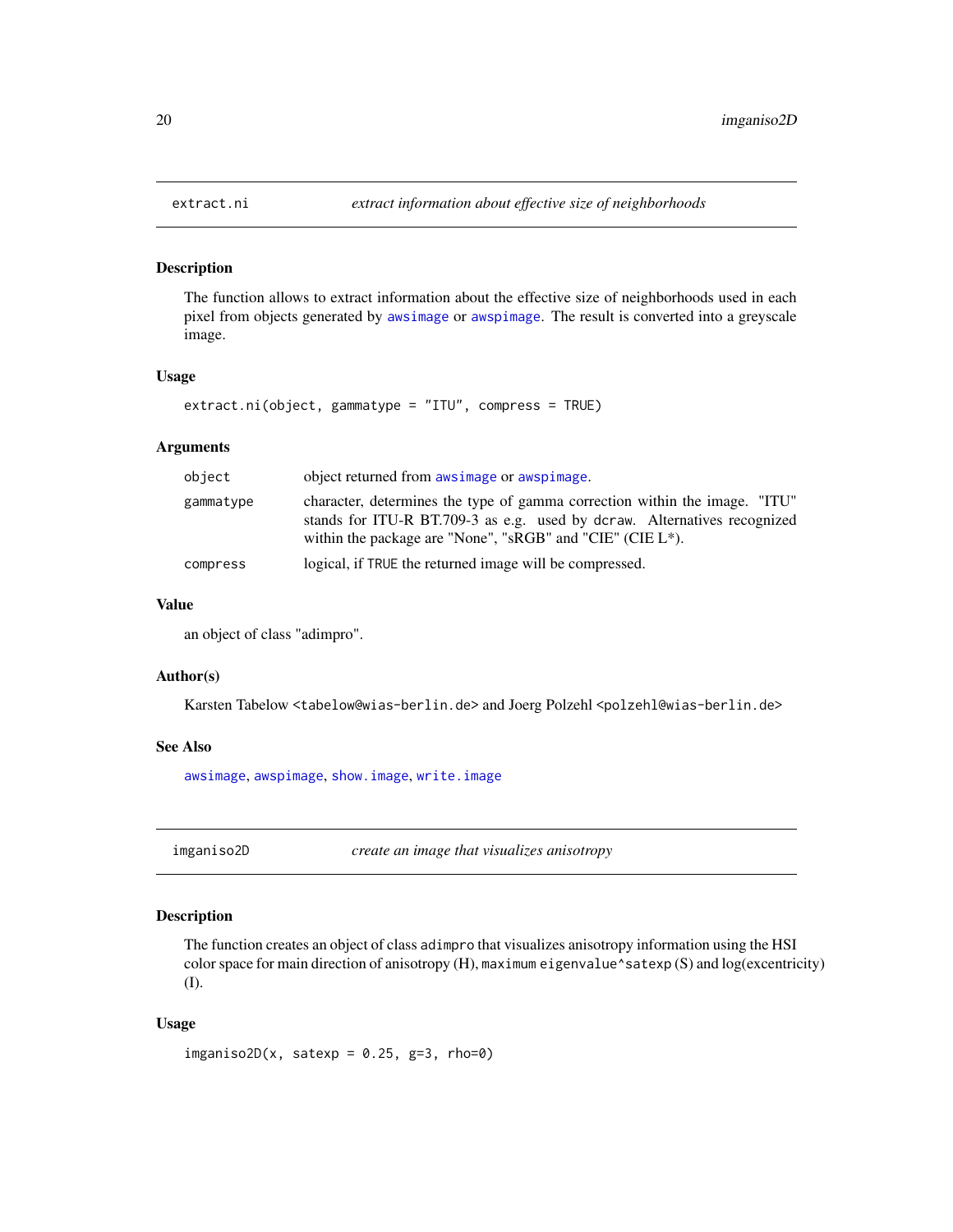#### <span id="page-20-0"></span>mask.create 21

#### Arguments

| $\mathsf{x}$ | a field of 2D tensors (Dimension $c(3, n1, n2)$ ) or an object of class "adimpro".                                                                                                                                            |
|--------------|-------------------------------------------------------------------------------------------------------------------------------------------------------------------------------------------------------------------------------|
| satexp       | exponent for maximum eigenvalue in saturation channel. Determines the con-<br>trast in this channel.                                                                                                                          |
| g            | Bandwidth for anisotropic smoothing gradient estimates, preferably $q \geq 3$ for<br>images with line type texture and small $q \approx 1$ for improving edges between<br>homogeneous regions.                                |
| rho          | Regularization parameter for anisotropic smoothing gradient estimates, prefer-<br>ably $\rho = 0$ for images with line type texture and large $\rho \approx 3 * variance$ for<br>improving edges between homogeneous regions. |

#### Value

an object (image) of class adimpro.

## Author(s)

Karsten Tabelow <tabelow@wias-berlin.de> and Joerg Polzehl <polzehl@wias-berlin.de>

#### References

Polzehl, J. and Tabelow, K. (2007). Adaptive smoothing of digital images, Journal of Statistical Software 19 (1).

#### See Also

[awsaniso](#page-5-2),[read.image](#page-1-1), [read.raw](#page-1-1), [make.image](#page-1-1), [show.image](#page-28-1), [clip.image](#page-10-1)

## Examples

```
## Not run: demo(awsimage)
## Not run: demo(manipulate)
```
mask.create *Create a mask for use within function awsimage*

## Description

Select part of image according to greyscale (or color) value.

#### Usage

```
mask.create(img,
            range1 = c(0, 1), range2 = c(0, 1), range3 = c(0, 1),
            locate = TRUE)
```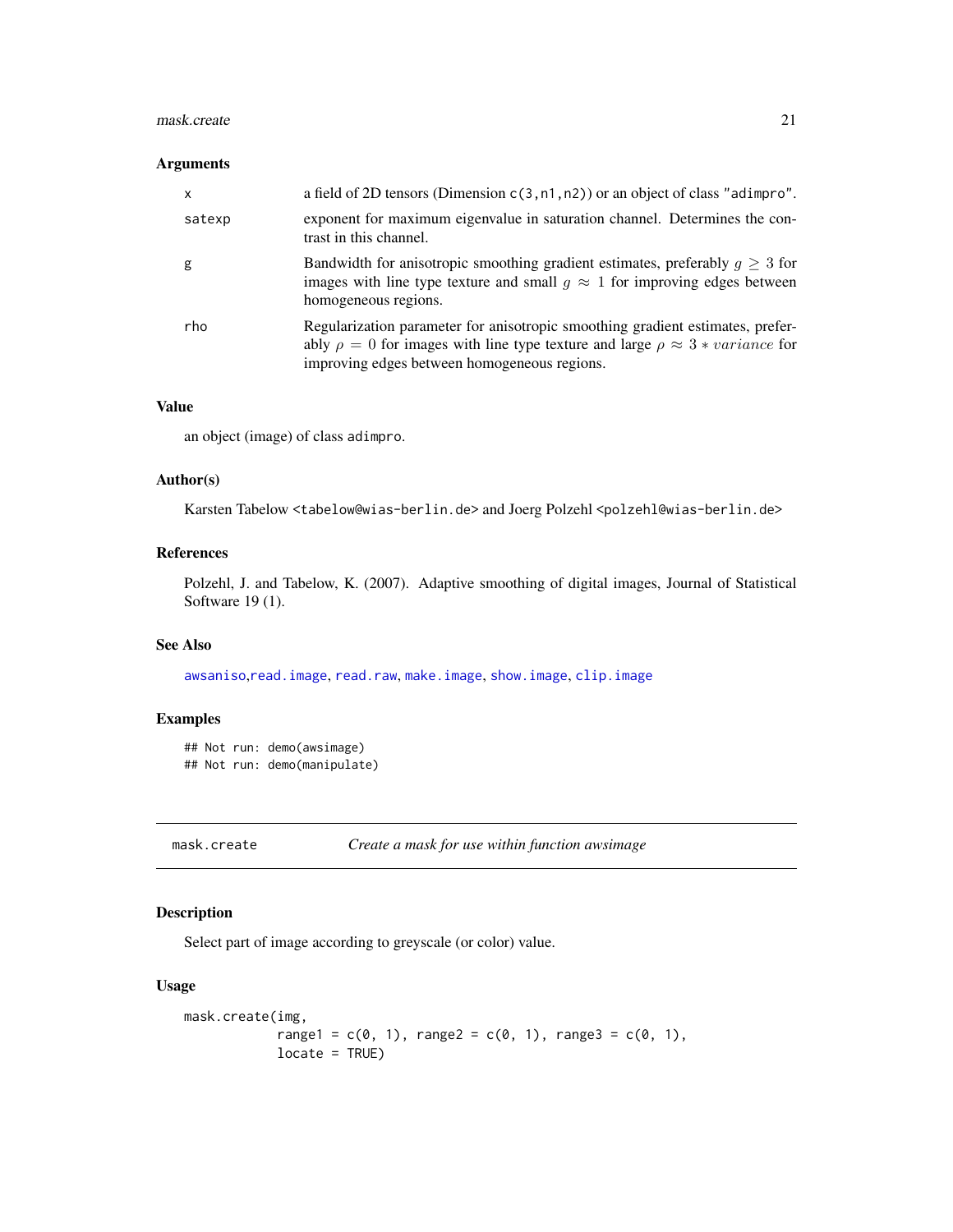## <span id="page-21-0"></span>Arguments

| img    | Image object of class "adimpro", usually the result returned from read. image,<br>read.raw, or make.image.                                                         |
|--------|--------------------------------------------------------------------------------------------------------------------------------------------------------------------|
| range1 | Range of gray values or values in the first color channel. mask is set to FALSE<br>for all pixel with values outside this range. Defaults to $c(0,1)$ .            |
| range2 | Range of values in the second color channel. mask is set to FALSE for all pixel<br>with values outside this range. Defaults to $c(0,1)$ .                          |
| range3 | Range of values in the third color channel. mask is set to FALSE for all pixel with<br>values outside this range. Defaults to $c(0, 1)$ .                          |
| locate | (logical). If TRUE (default), the image is displayed and two opposite corners of<br>a rectangular region can be selected using the mouse (call of $location(2)$ ). |

## Details

Function to create a mask. The returned object mask can be used to restrict computations in function [awsimage](#page-5-1) to a region characterized by mask==TRUE.

## Value

logical matrix of image dimension.

#### Author(s)

Karsten Tabelow <tabelow@wias-berlin.de> and Joerg Polzehl <polzehl@wias-berlin.de>

## References

Polzehl, J., and Tabelow, K. (2007). Adaptive smoothing of digital images, Journal of Statistical Software 19 (1).

#### See Also

[awsimage](#page-5-1)

plot.adimpro *I/O functions*

## Description

Visualize image data.

## Usage

```
## S3 method for class 'adimpro'
plot(x, new=FALSE, gammatype = NULL, cspace = NULL,
                 whitep = NULL, temp = NULL, black = \theta, exposure = 1,...)
```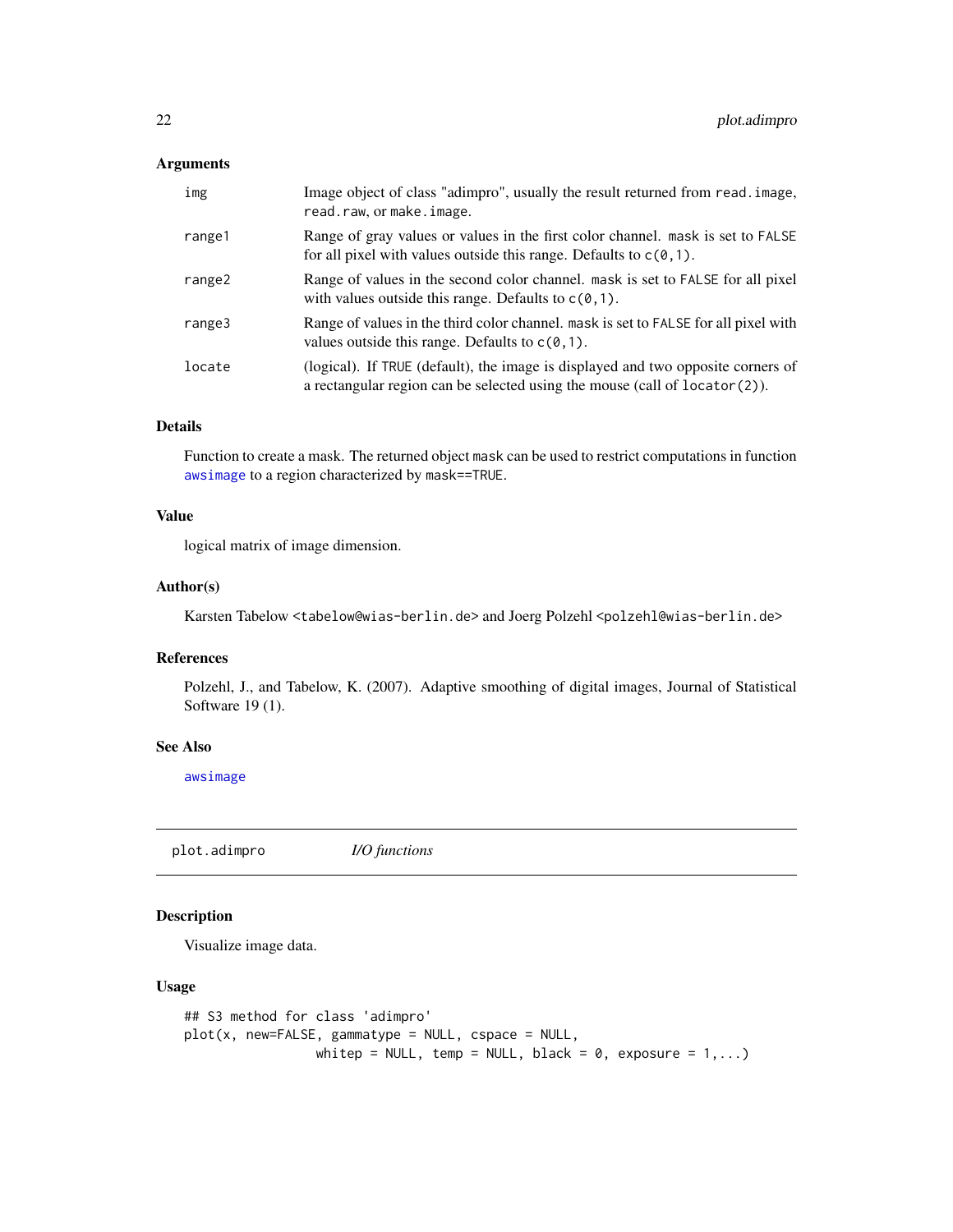## <span id="page-22-0"></span>plot.adimpro 23

#### Arguments

| x         | image object of class "adimpro"                                                                                                                                                                                                                                                                                                                          |
|-----------|----------------------------------------------------------------------------------------------------------------------------------------------------------------------------------------------------------------------------------------------------------------------------------------------------------------------------------------------------------|
| new       | should new $X11()$ be opened? default FALSE                                                                                                                                                                                                                                                                                                              |
| gammatype | character, determines the type of gamma correction within the image. "ITU"<br>stands for ITU-R BT.709-3 as e.g. used by dcraw. Alternatives recognized<br>within the package are "None", "sRGB" and "CIE" (CIE L*). NULL keeps the<br>actual setting. gammatype="histogram" forces histogram equalization based<br>on the corresponding greyvalue image. |
| cspace    | defines the output color space, default "sRGB" (sRGB D65), alternatives are<br>"Adobe" (Adobe 1998 D65), "wGamut" (Wide Gamut D65), "kodak" (Kodak<br>ProPhoto D65) "xyz", "yuv", "yiq" and "hsi". NULL keeps the actual setting.                                                                                                                        |
| whitep    | White point in xyY space. Can be given as one of (character) $c("A", "B", "C", "E", "D50", "D55", "D65",$<br>or as a two element numeric vector of chromatic xy coordinates. "D65" corre-<br>sponds to the default white point of "sRGB" and "Adobe" RGB-spaces. NULL<br>keeps the actual setting.                                                       |
| temp      | Color temperature. Can be used to specify chromatic xy coordinates of the<br>white point. Only used if is . null (white p).                                                                                                                                                                                                                              |
| black     | Adjustment for black color. Color values with luminance $\leq$ black will be as-<br>signed to black in RGB. Adjustment ist done in xyY space.                                                                                                                                                                                                            |
| exposure  | Multiplicative factor for all color channels (in xyz or rgb spaces). Applied in<br>linear color space, i.e. if the image is gamma corrected the gamma correction is<br>reversed first.                                                                                                                                                                   |
| $\cdots$  | not used                                                                                                                                                                                                                                                                                                                                                 |
|           |                                                                                                                                                                                                                                                                                                                                                          |

## Details

This functions shows information on the image. This includes histograms of color values in each channel of the specified (x\$type) color space, a thumbnail (in "sRGB" with gamma correction gammatype if specified and gammatype="ITU" elsewhere), some information on the image and, if x was produced by awsimage, an image illustrating the local adaptation.

#### Value

nothing is returned.

## Author(s)

Karsten Tabelow <tabelow@wias-berlin.de> and Joerg Polzehl <polzehl@wias-berlin.de>

#### See Also

[summary.adimpro](#page-30-1), [adjust.image](#page-4-1)

## Examples

## Not run: demo(color)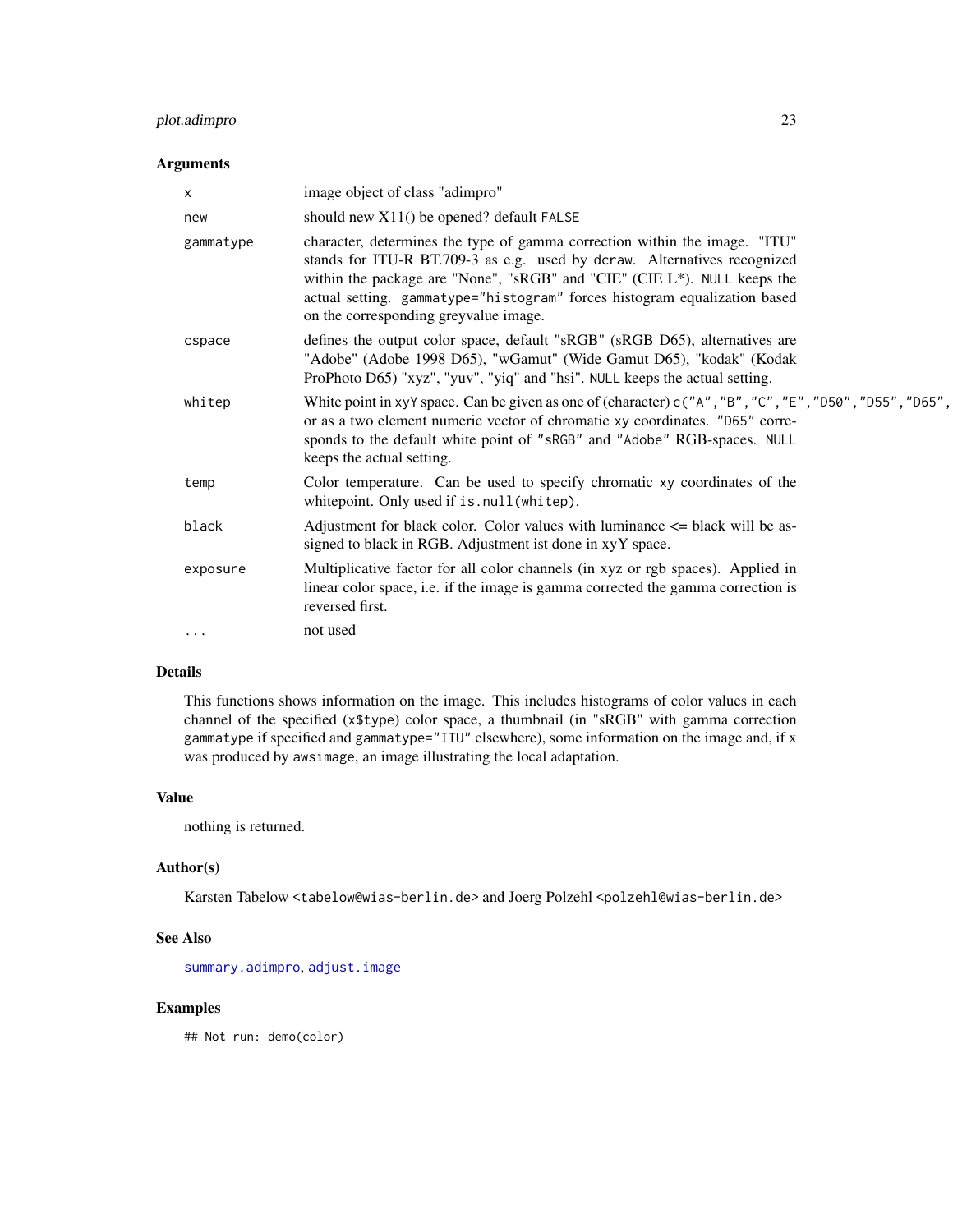<span id="page-23-0"></span>

## Description

The function builds upon function from package graphics, but allows to change some of it's defaults. These changes can be made through rimage.options for subsequent calls of rimage or by direct specification in ....

#### Usage

```
rimage(x = seq(0, 1, length.out = nrow(z)), y = seq(0, 1, length.out = ncol(z)), z, ...)rimage.options(...)
```

| x, y     | locations of grid lines at which the values in 'z' are measured. These must be<br>finite, non-missing and in (strictly) ascending order. By default, equally spaced<br>values from 0 to 1 are used. If 'x' is a 'list', its components 'x\$x' and 'x\$y' are<br>used for 'x' and 'y', respectively. If the list has component 'z' this is used for<br>'z'. (Same as for function image) |
|----------|-----------------------------------------------------------------------------------------------------------------------------------------------------------------------------------------------------------------------------------------------------------------------------------------------------------------------------------------------------------------------------------------|
| z        | a numeric or logical matrix containing the values to be plotted ('NA's are al-<br>lowed). Note that 'x' can be used instead of 'z' for convenience. (Same as for<br>function image)                                                                                                                                                                                                     |
| $\cdots$ | The following arguments can be supplied to both rimage and rimage.options:                                                                                                                                                                                                                                                                                                              |
|          | • zquantiles - numeric(2): quantiles of image intensity values to be usd to<br>determine, zlim as zlim <- quantile(z, zquantiles). not used if zlim is<br>supplied directly. default $c(0, 1)$ .                                                                                                                                                                                        |
|          | • up - color for intensity values larger than zlim[2], default "white".                                                                                                                                                                                                                                                                                                                 |
|          | • low - color for intensity values smaller than zlim[1], default "black".                                                                                                                                                                                                                                                                                                               |
|          | • NAcolor - color for intensity NA values, default 0 (transparent).                                                                                                                                                                                                                                                                                                                     |
|          | • col-color scheme for values in the range of zlim, default grey (0:255/255).                                                                                                                                                                                                                                                                                                           |
|          | • asp - aspect ratio, default TRUE.                                                                                                                                                                                                                                                                                                                                                     |
|          | • xlab - name for x-axis, default "x"                                                                                                                                                                                                                                                                                                                                                   |
|          | • ylab - name for y-axis, default "y"                                                                                                                                                                                                                                                                                                                                                   |
|          | • xaxt - axis type for x-axis, default "s", see par.                                                                                                                                                                                                                                                                                                                                    |
|          | • yaxt - axis type for y-axis, default "s", see par.                                                                                                                                                                                                                                                                                                                                    |
|          | • bty - type of box to draw, default "o", see par.                                                                                                                                                                                                                                                                                                                                      |
|          | • swapx - swap x axis, default FALSE                                                                                                                                                                                                                                                                                                                                                    |
|          | • swapy - swap y axis, default FALSE                                                                                                                                                                                                                                                                                                                                                    |
|          | Additionally all parameters that can be passed to function image via  can be<br>used with function rimage.                                                                                                                                                                                                                                                                              |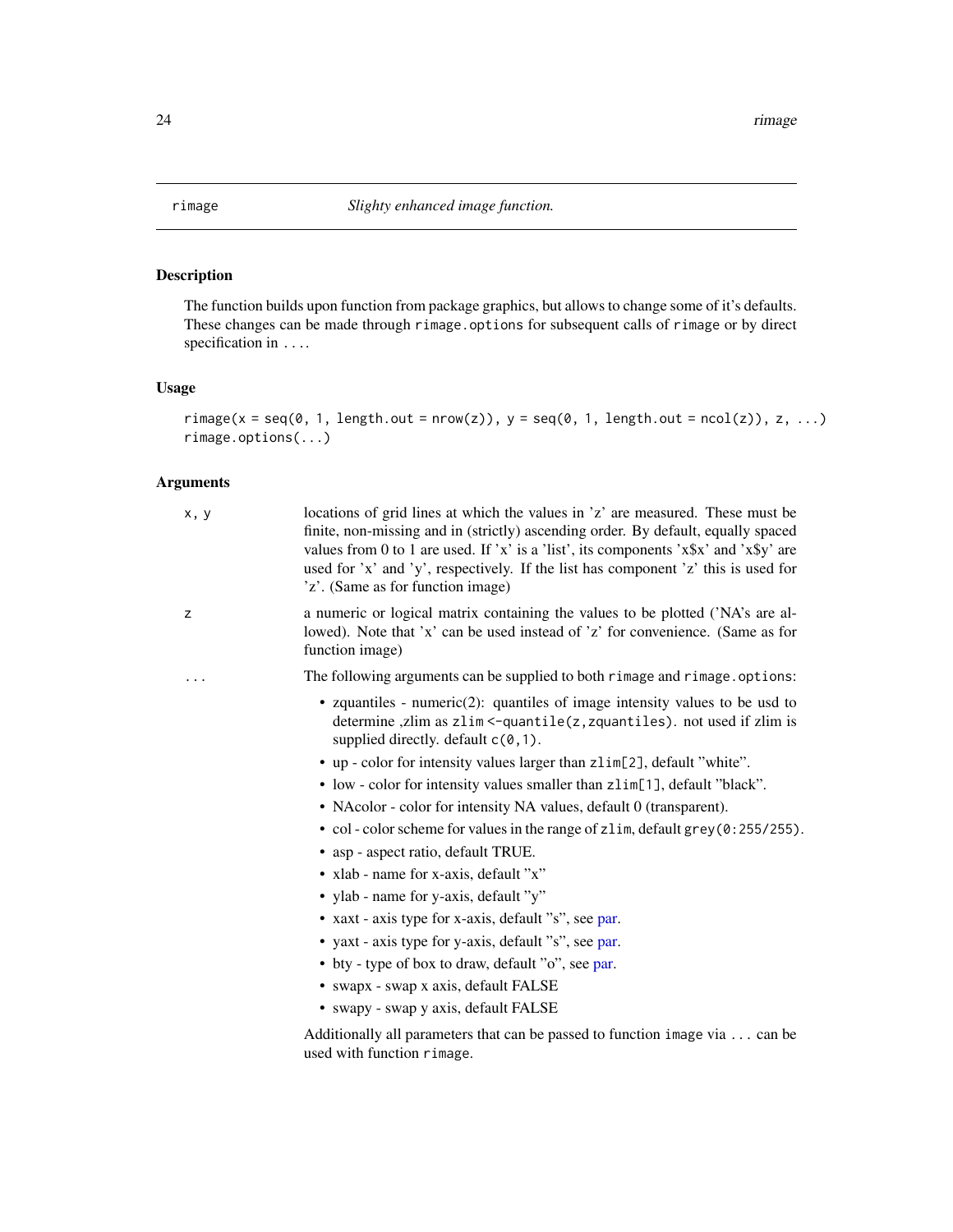## <span id="page-24-0"></span>rotate.image 25

## Details

This function exists just for convenience to be used if sequences of images are to be plotted using the same settings / style. Function rimage.options uses an hidden object .rimage within an evironment .adimproOpts in the space of package adimpro to store the options.

#### Value

Both functions return invisible(NULL).

#### Author(s)

Joerg Polzehl<br />
<br />
<br />
<br />
Lead<br />
Lead<br />
Lead<br />
Lead<br />
Lead<br />
Lead<br />
Lead<br />
Lead<br />
Lead<br />
Lead<br />
Lead<br />
Lead<br />
Lead<br />
Lead<br />
Lead<br />
Lead<br />
Lead<

## See Also

[image](#page-0-0), [par](#page-0-0)

rotate.image *Image Processing*

#### Description

Rotate an image by 0, 90, 180 or 270 degrees.

## Usage

rotate.image(img, angle = 90, compress=NULL)

## Arguments

| img      | image data, that is an object of class "adimpro".                         |
|----------|---------------------------------------------------------------------------|
| angle    | 0, 90, 180 or 270 degrees                                                 |
| compress | store result as compressed image if compress=TRUE, compress=NULL uses the |
|          | same format as the original object.                                       |

## Details

The function rotates the image img by 0, 90, 180 or 270 degrees. Any other value for degree will cause an exception. The returned object contains an additional component rotate determining the rotation.

## Value

An object of class "adimpro" containing the rotated image.

## Author(s)

Karsten Tabelow <tabelow@wias-berlin.de> and Joerg Polzehl <polzehl@wias-berlin.de>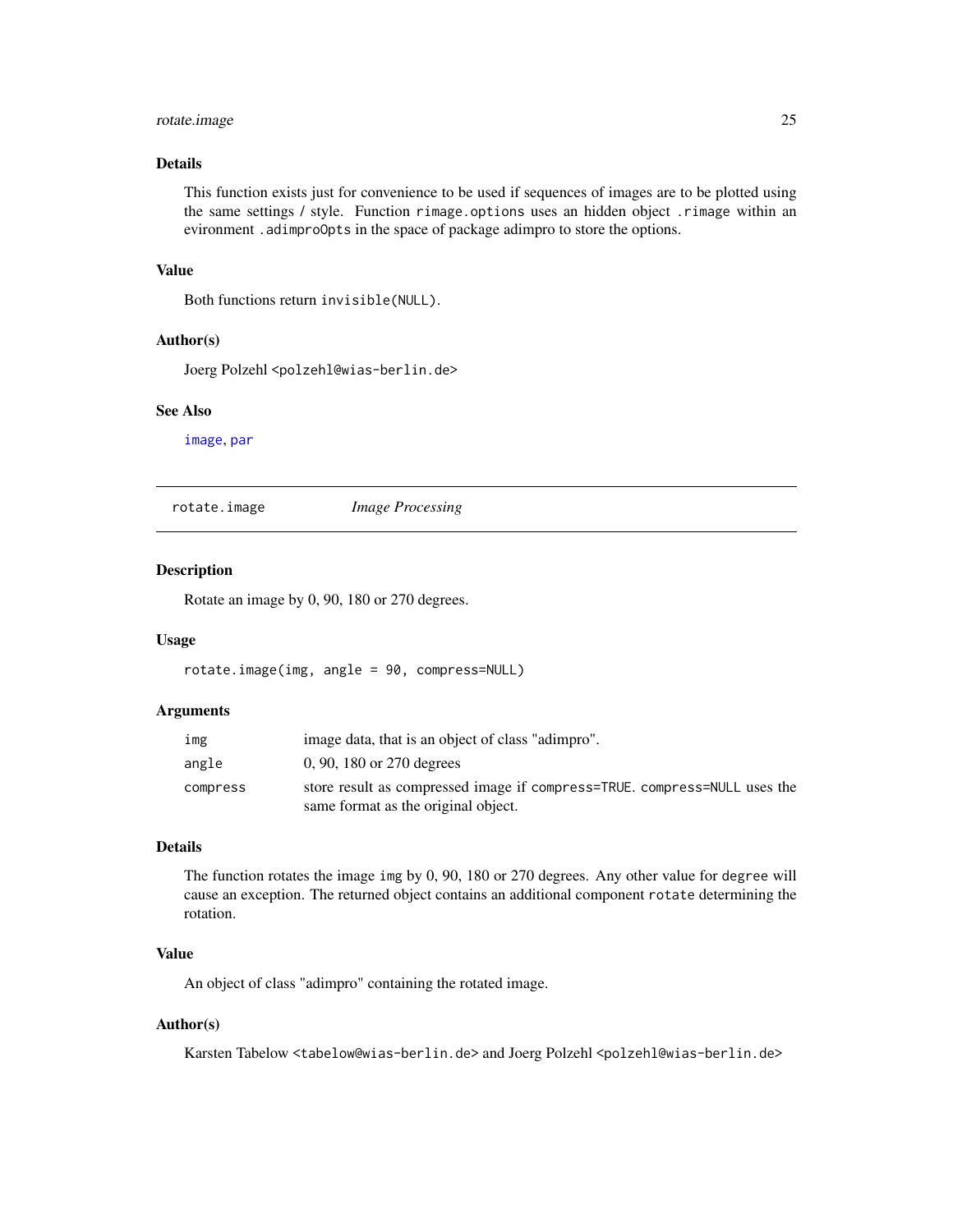#### See Also

[show.image](#page-28-1)

## Examples

## Not run: demo(manipulate)

segment *Segmentation by AWS*

## Description

The function allows to segment an image into two or three level sets.

## Usage

```
segment(object, level=0.5, delta = 0, thresh = 3, fov = NULL, channel = 0,
       hmax = 4, aws = TRUE, varmodel = NULL, ladjust = 1.25, xind = NULL,
       yind = NULL, wghts = c(0.299, 0.587, 0.114, 0), scorr = TRUE,
       lkern = "Triangle", plateau = NULL, homogen = TRUE,
       earlystop = TRUE, demo = FALSE, select = FALSE, sext = 1.4,
       connected = FALSE, graph = FALSE, max.pixel = 400, compress = TRUE)
```

| object  | Image object, class "adimpro", as from read. image, read. raw, or make. image.                                                                                                                                                                                       |
|---------|----------------------------------------------------------------------------------------------------------------------------------------------------------------------------------------------------------------------------------------------------------------------|
| level   | center of gray/color-values of the second segment, will not be used if select=TRUE.<br>May be specified such that either level-delta and level+delta are within the<br>interval $(0,1)$ or such that they are within the interval $(0,65535)$ (2 Byte integers).     |
| delta   | half width of gray/color-values of the second segment, nay be increased if select=TRUE.<br>May be specified such that either level-delta and level-delta are within the<br>interval $(0,1)$ or such that they are within the interval $(0,65535)$ (2 Byte integers). |
| thresh  | Critical value for final assignment to segment 1 or 3, should be specified as a<br>quantile of the standard Gaussian distribution.                                                                                                                                   |
| fov     | size of field of view in pixel                                                                                                                                                                                                                                       |
| channel | specifies which information to use for segmentation. 0: use grey valued image<br>obtained from color images, 1-3: use the specified color channel.                                                                                                                   |
| hmax    | Maximum bandwidth to use in the iteration procedure.                                                                                                                                                                                                                 |
| aws     | (logical). If TRUE the propagation - separation (PS) approach from Polzehl and<br>Spokoiny (2006) is used. aws=FALSE turns off the statistical penalty resulting in<br>a nonadaptive kernel estimate using a kernel with bandwidth hmax.                             |

<span id="page-25-0"></span>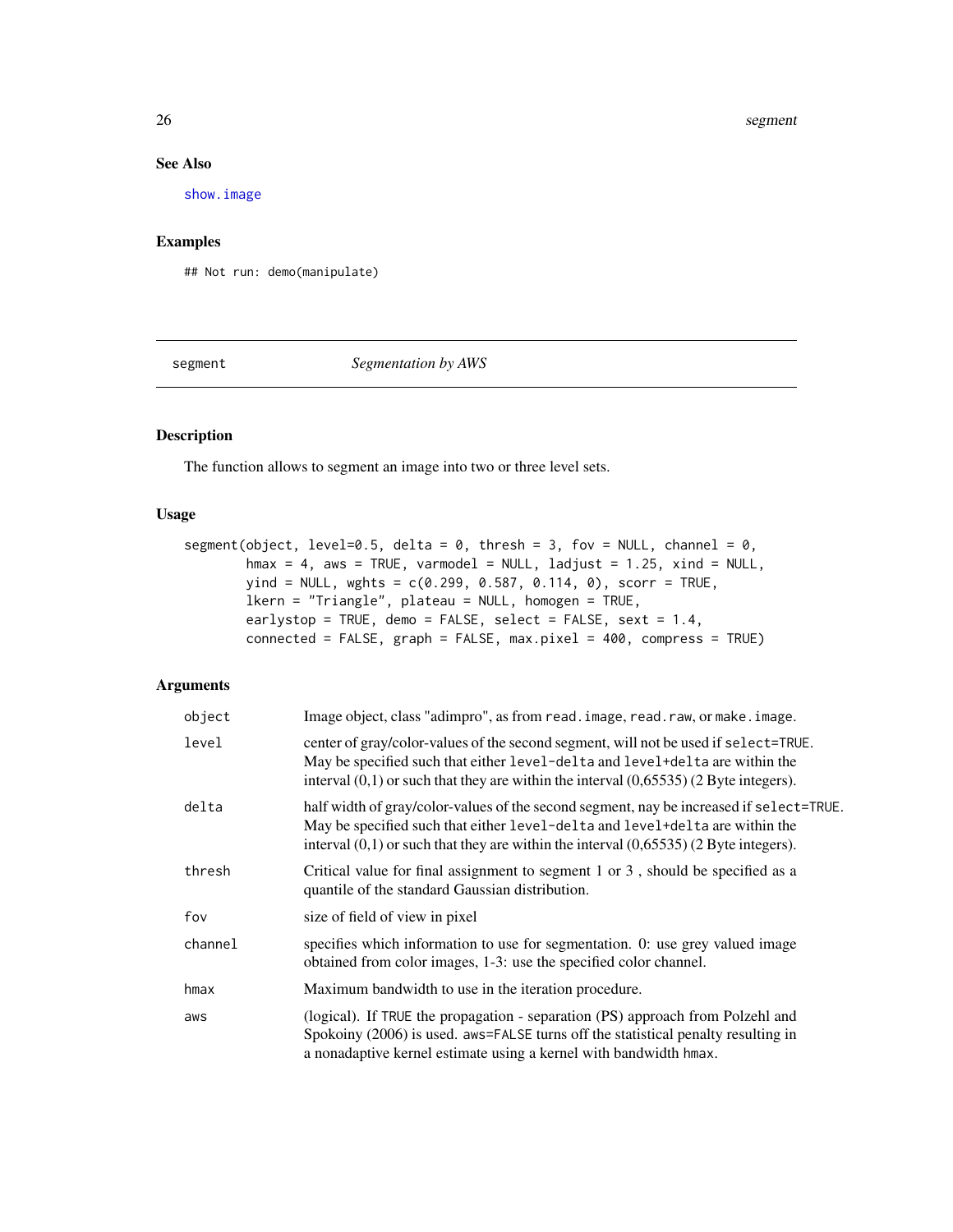#### segment 27

| varmodel   | varmodel specifies how variances are to be estimated. This can be a homoge-<br>neous variance estimate (varmodel="None") assuming uncorrelated errors (both<br>spatial and between channels). Alternatives are an adaptive homogeneous or<br>linear (function of the mean) variance estimate that depends on estimated corre-<br>lations and on residuals from the last iteration step. The default varmodel=NULL<br>corresponds to varmodel == "Linear" if img\$gamma==FALSE and varmodel ==<br>"Constant" otherwise. |
|------------|------------------------------------------------------------------------------------------------------------------------------------------------------------------------------------------------------------------------------------------------------------------------------------------------------------------------------------------------------------------------------------------------------------------------------------------------------------------------------------------------------------------------|
| ladjust    | adjustment factor for lambda $(>=1)$ . Default values for lambda are selected<br>for Gaussian distributions. Skewed or heavy tailed distributions may require<br>slightly larger values for lambda to meet the propagation condition. ladjust<br>allows to increase lambda in such situations.                                                                                                                                                                                                                         |
| xind, yind | Restrict smoothing to rectangular area defined by pixel indices xind, yind in x-<br>and y-direction. Full range if NULL (default).                                                                                                                                                                                                                                                                                                                                                                                     |
| wghts      | allows to weight the information from different (up to 4) color channels. The<br>weights are used in the statistical penalty of the PS-procedure.                                                                                                                                                                                                                                                                                                                                                                      |
| scorr      | (logical). Specifies whether spatial correlation is to be estimated. Defaults to<br>TRUE. Is set to FALSE if mask is not NULL.                                                                                                                                                                                                                                                                                                                                                                                         |
| lkern      | Specifies the location kernel. Defaults to "Triangle", other choices are "Quadratic",<br>"Cubic" and "Uniform". The use of "Triangle" corresponds to the Epanechnicov<br>kernel nonparametric kernel regression.                                                                                                                                                                                                                                                                                                       |
| plateau    | Extension of the plateau in the statistical kernel. Can take values from $(0,1)$ ,<br>defaults to 0.25.                                                                                                                                                                                                                                                                                                                                                                                                                |
| homogen    | If TRUE the algorithm determines, in each design point i, a circle of maximum<br>radius, such that the statistical penalty s_{ij} for all points j within the circle is<br>less than the value specified in plateau. In subsequent iteration steps the statis-<br>tical penalty for such points is set to zero. This is only used if plateau>0. This<br>results in more stable intermediate estimates and in a smoother reconstruction.<br>homogen=TRUE leads to increased memory requirements.                        |
| earlystop  | If TRUE the algorithm determines, in each design point i, a circle of minimal<br>radius, such that the circle includes all point j with positive weights w_{ij}. if<br>this radius is considerably smaller than the actual bandwidth then the estimate<br>in point i is fixed. This should considarably reduce computing time in case of<br>large hmax.earlystop=TRUE slightly increases memory requirements.                                                                                                          |
| demo       | (logical). If demo=TRUE the function pauses after each iteration. Defaults to<br>FALSE.                                                                                                                                                                                                                                                                                                                                                                                                                                |
| select     | if TRUE a homogeneous rectangular region can be specified interactively. A<br>value of level is the generated as the median of values within the selected<br>region.                                                                                                                                                                                                                                                                                                                                                   |
| sext       | if select==TRUE the value of delta is increased by sext times the standard de-<br>viation (estimated by IQR) of the values in the selected region.                                                                                                                                                                                                                                                                                                                                                                     |
| connected  | if TRUE the set of pixel within the same segment connected to the specified<br>pixel is extracted.                                                                                                                                                                                                                                                                                                                                                                                                                     |
| graph      | (logical). If graph=TRUE intermediate results are illustrated after each iteration<br>step. Defaults to FALSE.                                                                                                                                                                                                                                                                                                                                                                                                         |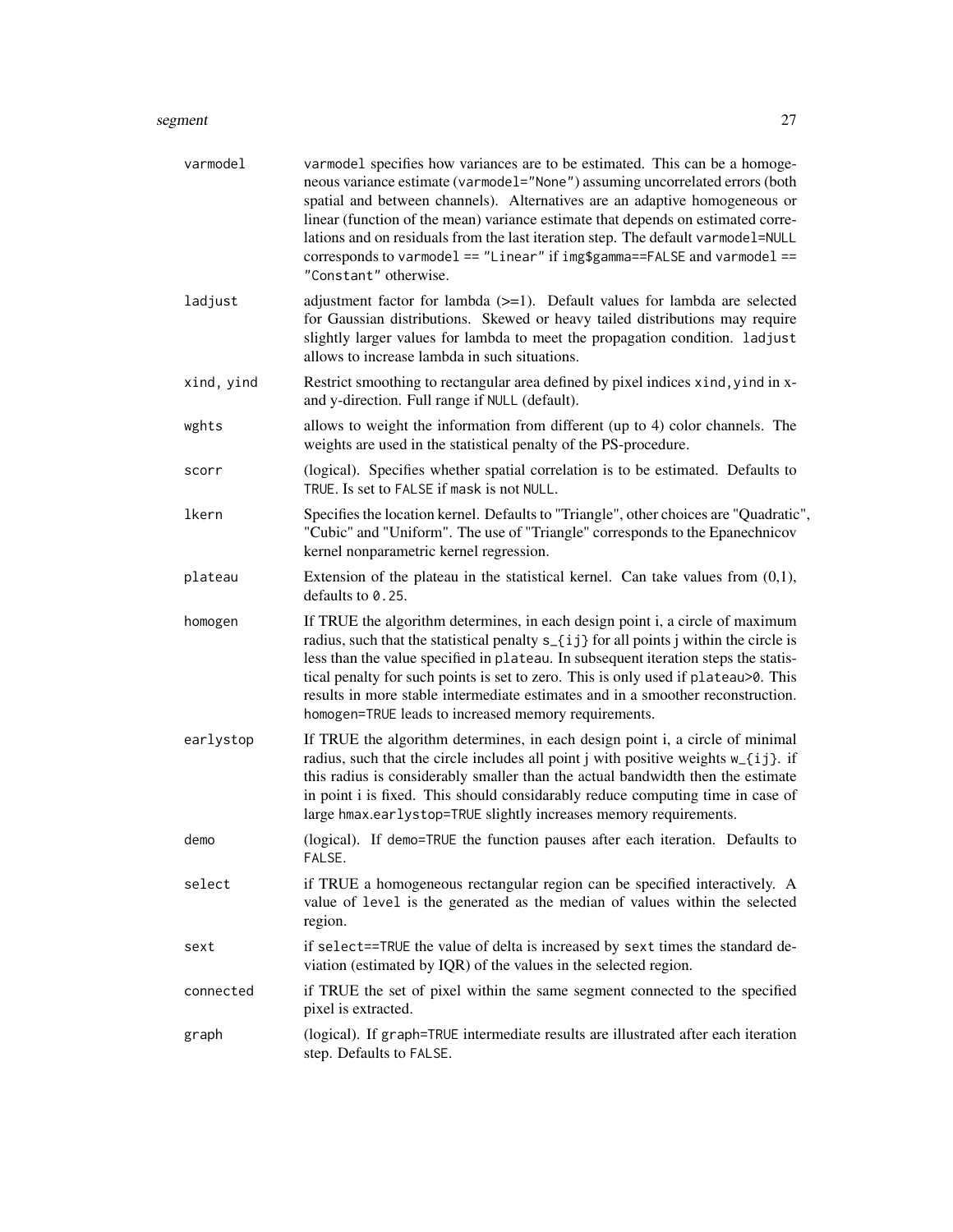<span id="page-27-0"></span>28 segment to the contract of the contract of the contract of the contract of the contract of the contract of the contract of the contract of the contract of the contract of the contract of the contract of the contract of

| max.pixel | Maximum dimension of images for display if graph=TRUE. If the true dimension |
|-----------|------------------------------------------------------------------------------|
|           | is larger, the images are downscaled for display. See also show, image.      |
| compress  | logical, determines if image data are stored in raw-format.                  |

#### Details

The image is segmented into three parts by performing multiscale tests of the hypotheses H1 value >= level -delta and H2 value <= level + delta. Pixel where the first hypotesis is rejected are classified as -1 (segment 1) while rejection of H2 results in classification 1 (segment 3). Pixel where neither H1 or H2 are rejected ar assigned to a value  $\theta$  (segment 2). Critical values for the tests are adjusted for smoothness at the different scales inspected in the iteration process using results from multiscale testing, see e.g. Duembgen and Spokoiny (2001). Critical values also depend on the size of the region of interest specified in parameter fov.

Within segment 2 structural adaptive smoothing is performed while if a pair of pixel belongs to segment 1 or segment 3 the corresponding weight will be nonadaptive.

If connected==TRUE pixel in segment 2 0 are reassigned to a value 2 if they belong to a maximal connected subset of segment2 that contains the center of the specified homogeneous set.

## Value

Object of class "adimpro" with

| img | containing a greyvalued image with 3 or 4 levels corresponding to the identified |
|-----|----------------------------------------------------------------------------------|
|     | segments.                                                                        |

and additional list elements

| hsegm  | containing the maximal bandwidth used |
|--------|---------------------------------------|
| level  | the value of parameter level used     |
| delta  | the value of parameter delta used     |
| thresh | the value of parameter thresh used    |

#### Note

This function is still experimental and may be changes considerably in future.

#### Author(s)

Karsten Tabelow <tabelow@wias-berlin.de> and Joerg Polzehl <polzehl@wias-berlin.de>

## References

Duembgen, L. and Spokoiny, V. (2001). Multiscale testing of qualitative hypoteses. Ann. Stat. 29, 124–152.

Polzehl, J. and Spokoiny, V. (2006). Propagation-Separation Approach for Local Likelihood Estimation. Probability Theory and Related Fields. 3 (135) 335 - 362.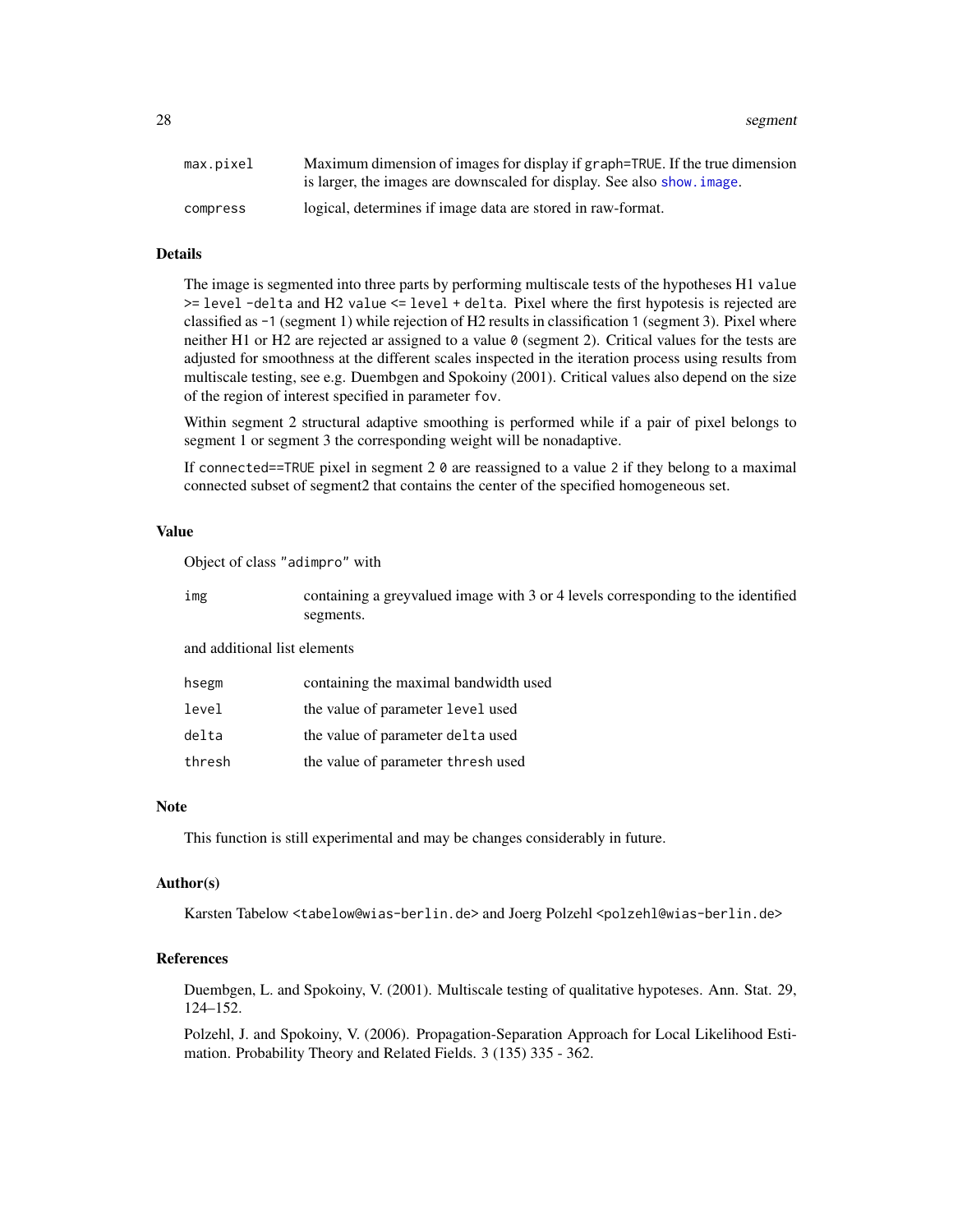## <span id="page-28-0"></span>show.image 29

## See Also

[read.image](#page-1-1), [read.raw](#page-1-1), [make.image](#page-1-1), [show.image](#page-28-1), [clip.image](#page-10-1)

## Examples

## Not run: demo(segment)

<span id="page-28-1"></span>show.image *I/O functions*

## Description

Display an image on the screen.

## Usage

| show.image(img, max.x = 1000, max.y = 1000, gammatype = "ITU", |                               |  |                                                                     |  |
|----------------------------------------------------------------|-------------------------------|--|---------------------------------------------------------------------|--|
|                                                                |                               |  | whitep = NULL, temp = NULL, cspace = "sRGB", black=0, exposure = 1, |  |
|                                                                | $channel=NULL, new = FALSE, $ |  |                                                                     |  |

| img       | image data, an object of class "adimpro".                                                                                                                                                                                                                                                                                                                                                                                                                                                                                                                                                                                                    |
|-----------|----------------------------------------------------------------------------------------------------------------------------------------------------------------------------------------------------------------------------------------------------------------------------------------------------------------------------------------------------------------------------------------------------------------------------------------------------------------------------------------------------------------------------------------------------------------------------------------------------------------------------------------------|
| max.x     | maximum value of pixels in x dimension to be displayed.                                                                                                                                                                                                                                                                                                                                                                                                                                                                                                                                                                                      |
| max.y     | maximum value of pixels in y dimension to be displayed.                                                                                                                                                                                                                                                                                                                                                                                                                                                                                                                                                                                      |
| gammatype | character, determines the type of gamma correction within the image. "ITU"<br>stands for ITU-R BT.709-3 as e.g. used by dcraw. Alternatives recognized<br>within the package are "None", "sRGB" and "CIE" (CIE L*). gammatype="histogram"<br>forces histogram equalization based on the corresponding greyvalue image.                                                                                                                                                                                                                                                                                                                       |
| cspace    | defines the output color space, default "sRGB" (sRGB D65), alternatives are<br>"Adobe" (Adobe 1998 D65), "wGamut" (Wide Gamut D65), "kodak" (Kodak<br>ProPhoto D65) "xyz", "yuv", "yiq" and "hsi". NULL keeps the actual setting. If<br>color.space%in%c("hsi","yuv","yiq","xyz") the individual channels are<br>rescaled to provide maximum contrast. Information from the three channels<br>is coded as "red", "green" and "blue" providing a miscolored image in these<br>cases. Individual channels can be displayed as greyvalue images by specify-<br>ing the channel argument. color.space="greyvalue" provides a greyvalue<br>image. |
| whitep    | White point in xyY space. Can be given as one of (character) $c("A", "B", "C", "E", "D50", "D55", "D65",$<br>or as a two element numeric vector of chromatic xy coordinates. "D65" corre-<br>sponds to the default white point of "sRGB" and "Adobe" RGB-spaces. NULL<br>keeps the actual setting.                                                                                                                                                                                                                                                                                                                                           |
| temp      | Color temperature. Can be used to specify chromatic xy coordinates of the<br>whitepoint. Only used if is.null(whitep).                                                                                                                                                                                                                                                                                                                                                                                                                                                                                                                       |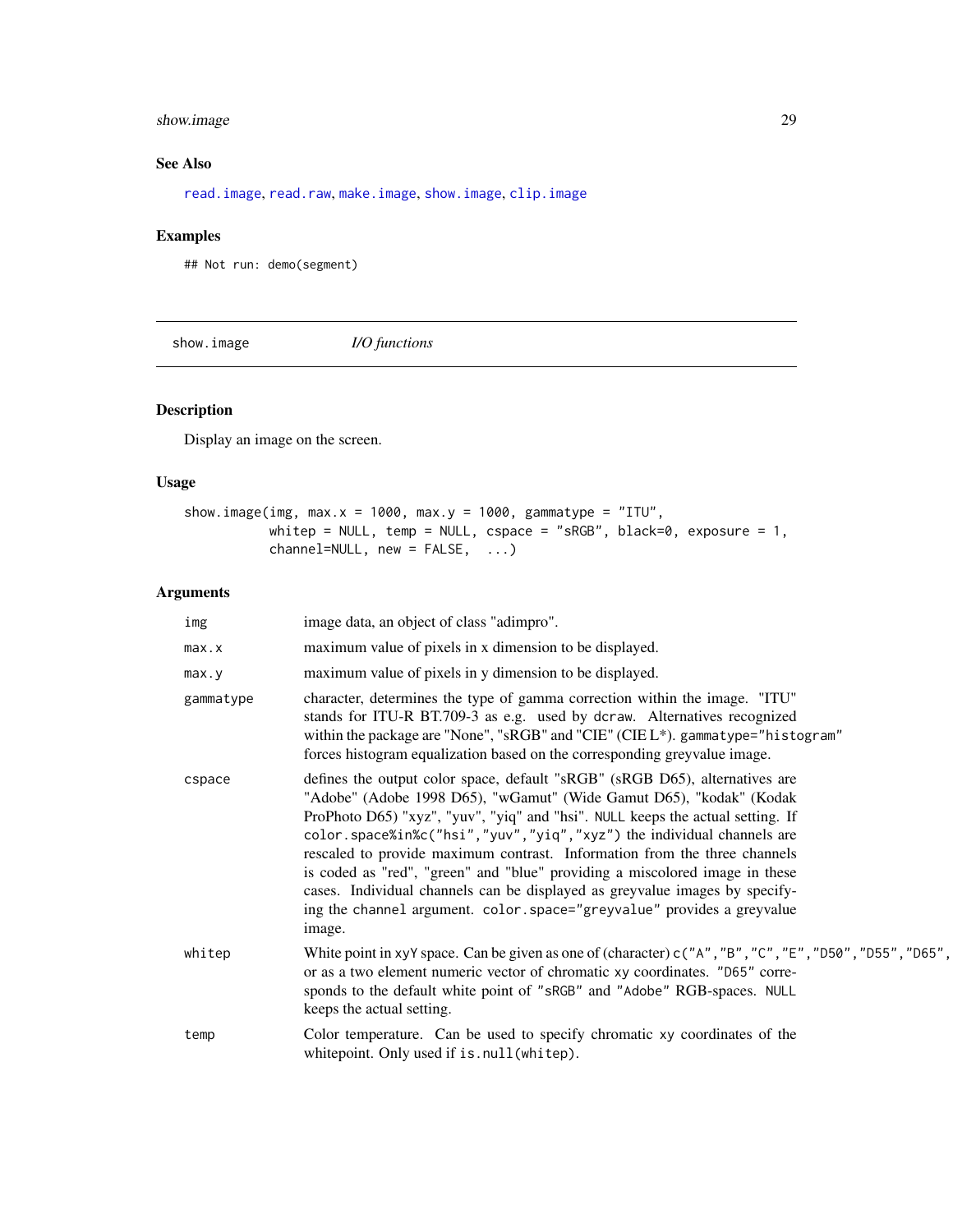<span id="page-29-0"></span>

| black                   | Adjustment for black color. Color values with luminance $\leq$ black will be as-<br>signed to black in RGB. Adjustment ist done in xyY space.                                          |
|-------------------------|----------------------------------------------------------------------------------------------------------------------------------------------------------------------------------------|
| exposure                | Multiplicative factor for all color channels (in xyz or rgb spaces). Applied in<br>linear color space, i.e. if the image is gamma corrected the gamma correction is<br>reversed first. |
| channel                 | allows to select a color channel (1: red, 2: green, 3: blue in case of "rgb") for<br>display.                                                                                          |
| new                     | should new $X11()$ be opened? default $FALKSE$                                                                                                                                         |
| $\cdot$ $\cdot$ $\cdot$ | additional arguments to image can be passed here.                                                                                                                                      |
|                         |                                                                                                                                                                                        |

## Details

This function displayes greyscale and color images on the screen. If the actual dimension of the image exceeds max.x or max.y the image is shrinked by displaying only part of the pixels (every second/third/... such that the resulting dimension is smaller than max.x or max.y)

#### Value

Nothing is returned

## Author(s)

Karsten Tabelow <tabelow@wias-berlin.de> and Joerg Polzehl <polzehl@wias-berlin.de>

## See Also

[read.image](#page-1-1), [write.image](#page-31-1), [adjust.image](#page-4-1)

## Examples

## Not run: demo(io)

shrink.image *Image Processing*

#### Description

Shrink resolution of an image

#### Usage

```
shrink.image(img, method = "median",
            xt = img$dim[1], yt = img$dim[2], ratio = TRUE,
            compress=TRUE)
```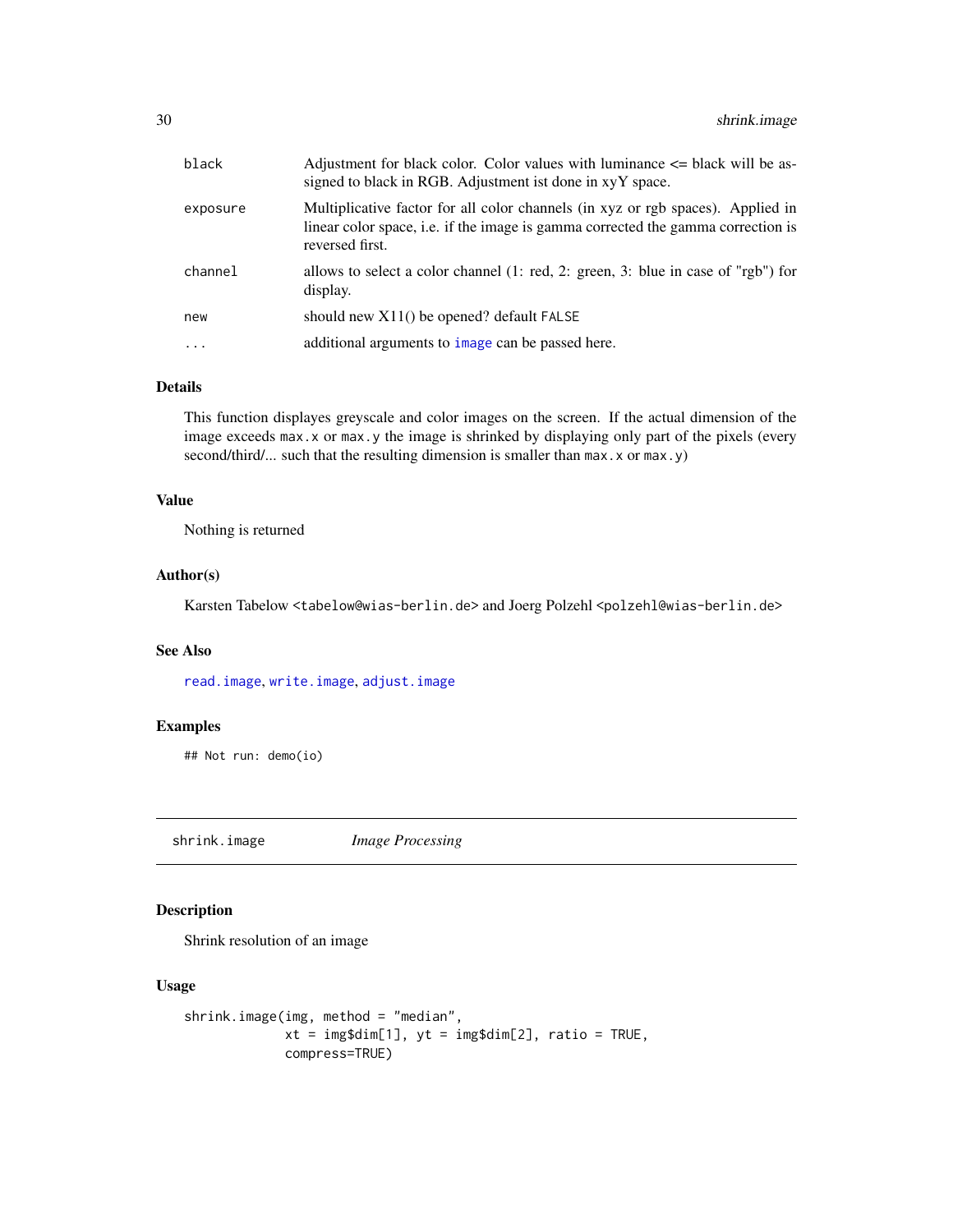## <span id="page-30-0"></span>summary.adimpro 31

#### **Arguments**

| img      | image data, an object of class "adimpro".                                                                                                                                         |
|----------|-----------------------------------------------------------------------------------------------------------------------------------------------------------------------------------|
| method   | method to be used to shrink the image. "median" (default), "mean", or "nearest".<br>"median" is supposed to give best results. For a considerably faster result use<br>"nearest". |
| xt       | target x-dimension                                                                                                                                                                |
| yt       | target y-dimension                                                                                                                                                                |
| ratio    | logical, preserve x-y ratio? default: TRUE                                                                                                                                        |
| compress | logical, determines if image data are stored in raw-format.                                                                                                                       |

#### Details

This function shrinkes the resolution of the image such that the x-y dimension of the resulting image is smaller than the original one. xt and yt give the target dimension of the image. If ratio == TRUE (default) the ratio between x- and y-dimension is preserved.

method "nearest" selects a pixel nearest to the new coordinates. method "mean" defines the color of a pixel as the mean of all pixel identified with the new coordinate. method "median" set the color of a pixel as color of an L1-generalized median of all pixel identified with the new coordinate.

#### Value

shrinked image

#### Author(s)

Karsten Tabelow <tabelow@wias-berlin.de> and Joerg Polzehl <polzehl@wias-berlin.de>

#### Examples

## Not run: demo(manipulate)

<span id="page-30-1"></span>summary.adimpro *I/O functions*

#### Description

'summary' method for class '"adimpro"'.

#### Usage

## S3 method for class 'adimpro' summary(object, ...)

| object | an object of class adimpro, usually, a result of a call to read. raw, or read. image. |
|--------|---------------------------------------------------------------------------------------|
| .      | further arguments passed to or from other methods.                                    |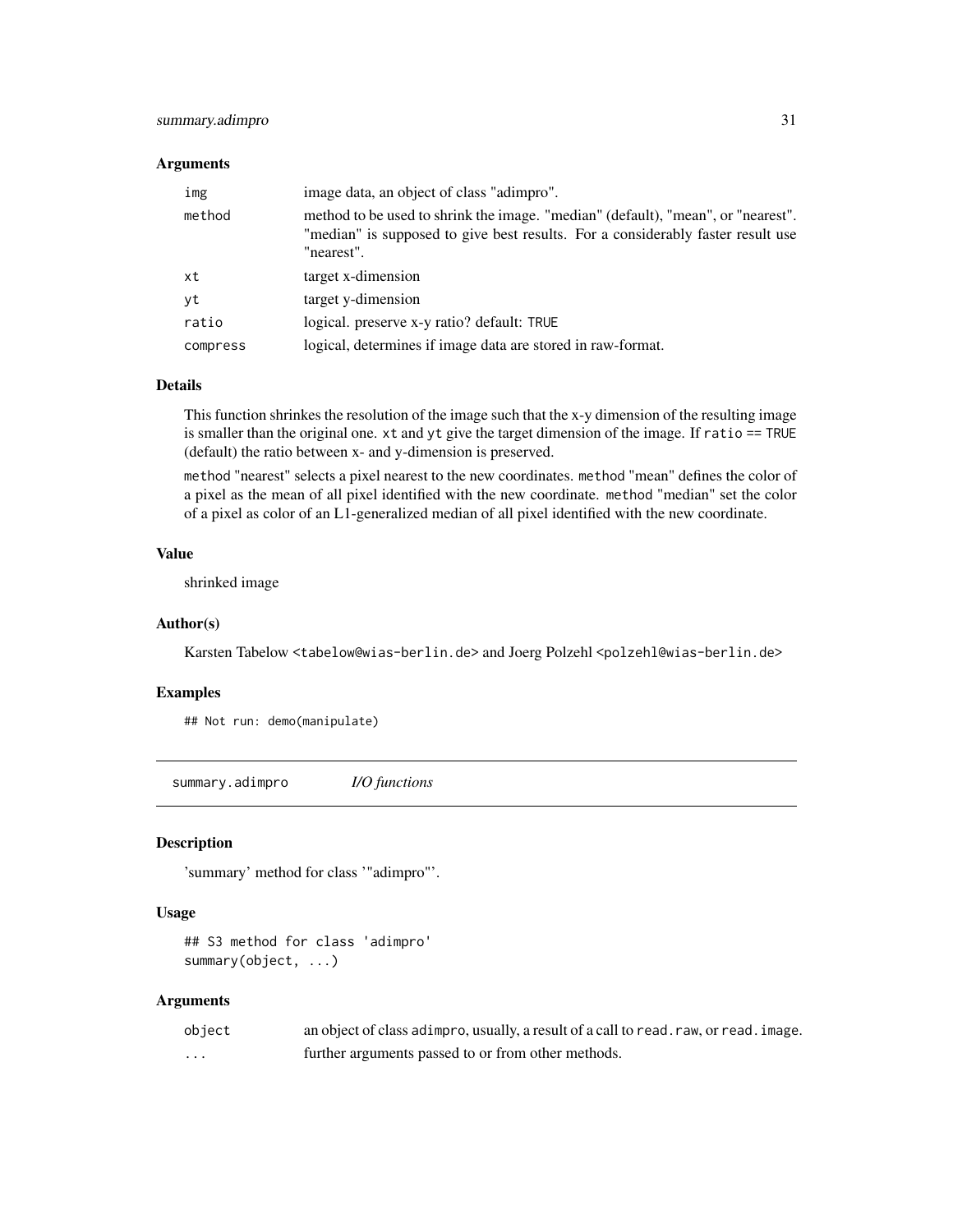## Details

The method tries to print information on the image, like image dimension, color space, value range, etc.

## Author(s)

Karsten Tabelow <tabelow@wias-berlin.de> and Joerg Polzehl <polzehl@wias-berlin.de>

## Examples

```
## Not run: demo(io)
## Not run: demo(manipulate)
```
<span id="page-31-1"></span>write.image *I/O Functions*

## Description

Write an image file.

#### Usage

```
write.image(img, file = "tmp.ppm", max.x=NULL, max.y=NULL, depth = NULL, gammatype="ITU",
        whitep = NULL, temp = NULL, cspace = NULL, black = 0, exposure = 1)
```

| img       | image data, an object of class "adimpro".                                                                                                                                                                                                                                                                                                                    |
|-----------|--------------------------------------------------------------------------------------------------------------------------------------------------------------------------------------------------------------------------------------------------------------------------------------------------------------------------------------------------------------|
| file      | file name, the extension determines the image file format.                                                                                                                                                                                                                                                                                                   |
| max.x     | maximum value of pixels in x dimension.                                                                                                                                                                                                                                                                                                                      |
| max.y     | maximum value of pixels in y dimension.                                                                                                                                                                                                                                                                                                                      |
| depth     | color depth, either 8 or 16 (bit)! The value is reset to 8 if the specified image file<br>format does not allow for 16 Bit encoding.                                                                                                                                                                                                                         |
| gammatype | character, determines the type of gamma correction within the image. "ITU"<br>stands for ITU-R BT.709-3 as e.g. used by dcraw. Alternatives recognized<br>within the package are "None", "sRGB" and "CIE" (CIE $L^*$ ). NULL keeps the<br>actual setting. gammatype="histogram" forces histogram equalization based<br>on the corresponding greyvalue image. |
| cspace    | defines the output color space, default is img\$cspace can be set to "sRGB",<br>"Adobe" (Adobe 1998), "wGamut" (Wide Gamut), "kodak" (Kodak ProPhoto)<br>"xyz", "yuv", "yiq" and "hsi"                                                                                                                                                                       |
| whitep    | White point in xyY space. Can be given as one of (character) $c("A", "B", "C", "E", "D50", "D55", "D65",$<br>or as a two element numeric vector of chromatic xy coordinates. "D65" corre-<br>sponds to the default white point of "sRGB" and "Adobe" RGB-spaces. NULL<br>keeps the actual setting.                                                           |

<span id="page-31-0"></span>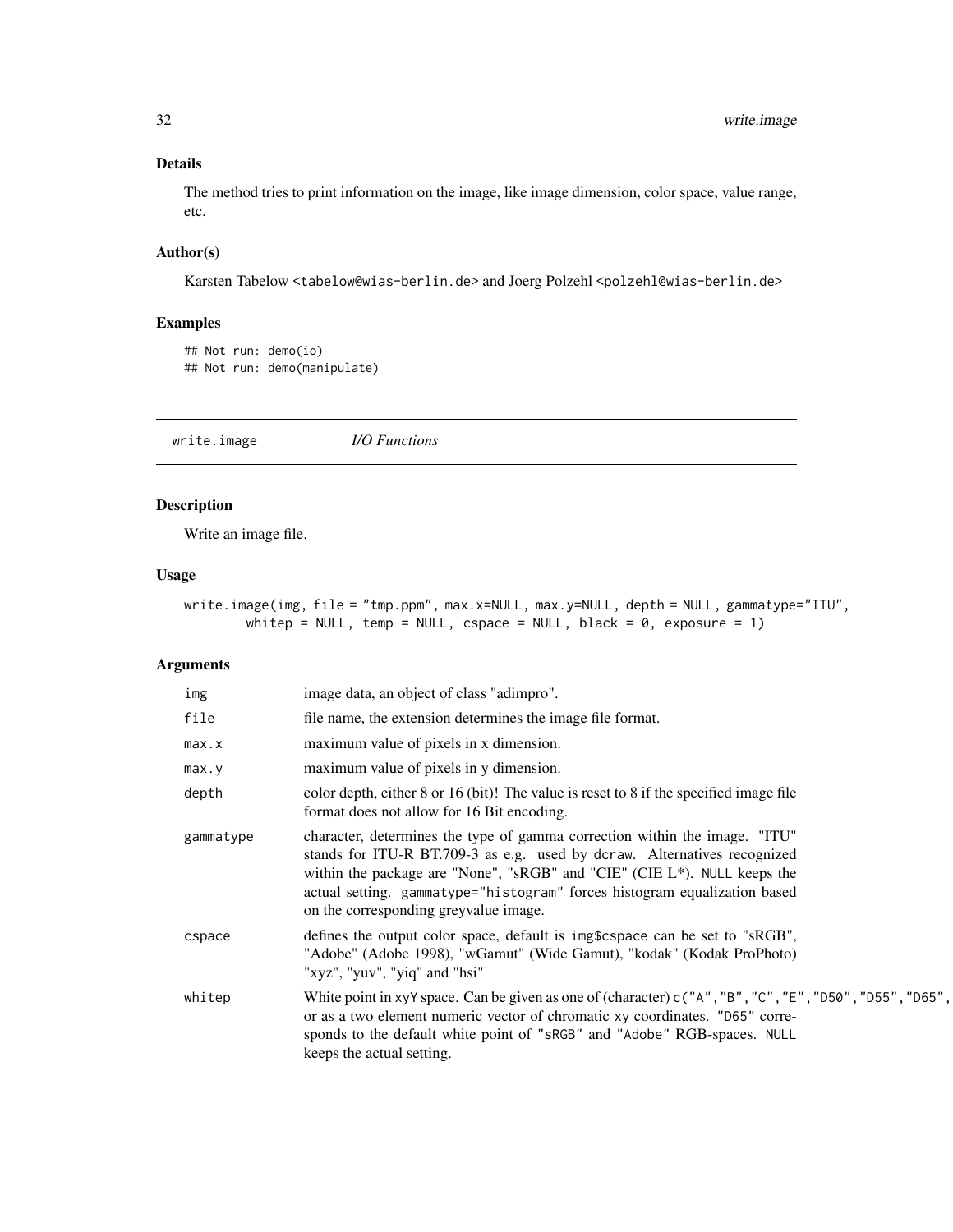## <span id="page-32-0"></span>write.image 33

| temp     | Color temperature. Can be used to specify chromatic xy coordinates of the<br>whitepoint. Only used if is . null (whitep).                                                              |
|----------|----------------------------------------------------------------------------------------------------------------------------------------------------------------------------------------|
| black    | Adjustment for black color. Color values with luminance $\leq$ black will be as-<br>signed to black in RGB. Adjustment ist done in xyY space.                                          |
| exposure | Multiplicative factor for all color channels (in xyz or rgb spaces). Applied in<br>linear color space, i.e. if the image is gamma corrected the gamma correction is<br>reversed first. |

#### Details

This function writes the image data in img to the file file. Color depth depth is used for writing, but if image has a component "depth", this argument will be ignored. Note: Not all target formats support 16bit coding. The target format is determined from the file extension, and should be one of the many that ImageMagick supports.

Note that write image by default applies a gamma correction with gammatype="ITU". This provides a good standard for display on a screen. For printing cspace="Adobe" should be prefered. Images that are intended for further editing should preferably be saved in an image format that allows for 16Bit depth (tiff, png) using either cspace="Adobe", cspace="wGamut" or cspace="kodak" and preferably no gamma correction to prevent from additional loss of information.

## Value

Nothing is returned.

## Note

ImageMagick has to be installed on the system to write "tif", "tiff", "png", "gif", "jpg" or "jpeg" files.

#### Author(s)

Karsten Tabelow <tabelow@wias-berlin.de> and Joerg Polzehl <polzehl@wias-berlin.de>

#### See Also

[read.image](#page-1-1), [adjust.image](#page-4-1)

## Examples

## Not run: demo(io)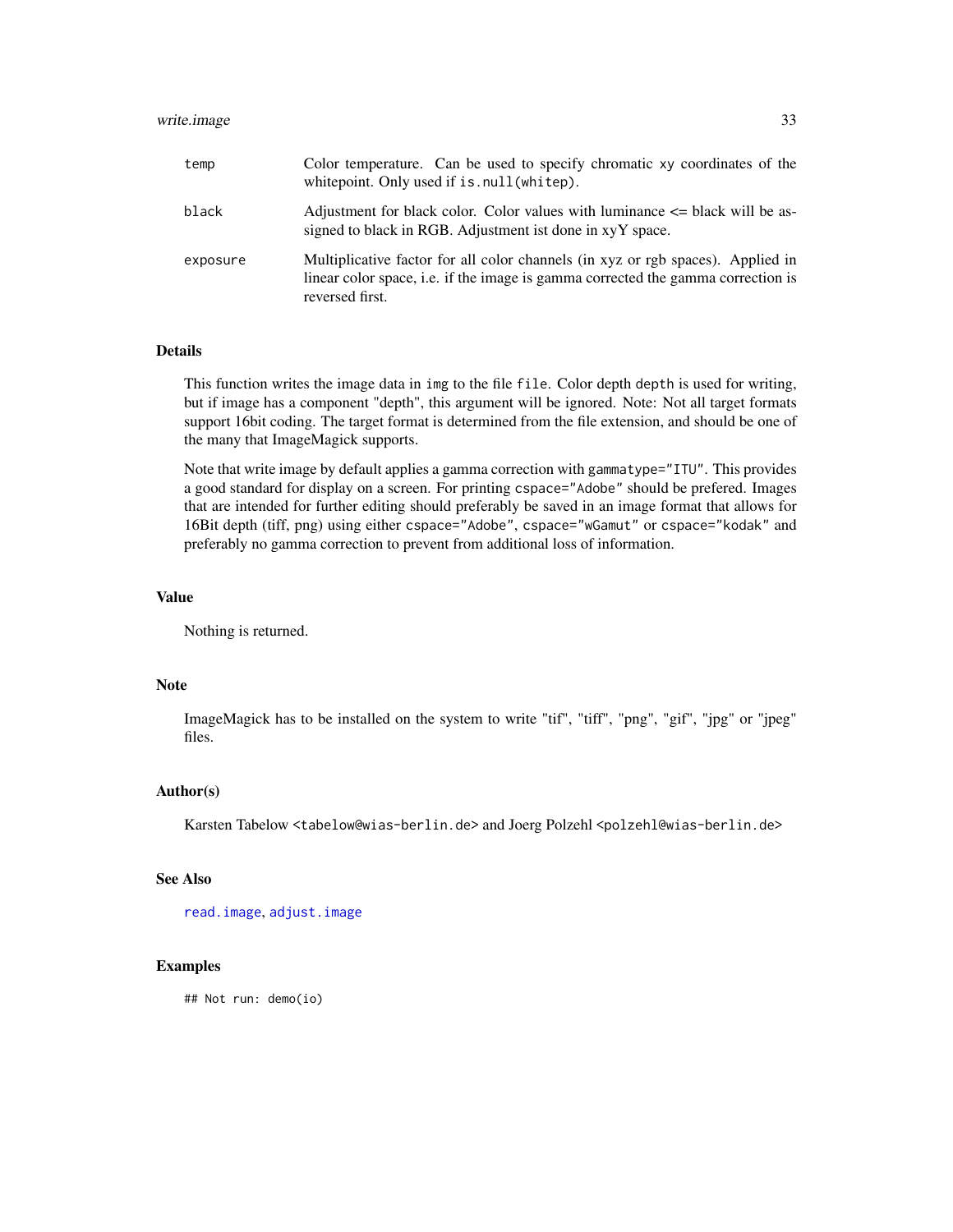#### Description

Image RAW data is saved as a 16-Bit greyvalue png image. EXIF information contained in the original RAW image is stored as a comment.

#### Usage

write.raw(img, filename = "tmp.png")

## Arguments

| ımg      | object of class "adimpro" containing image RAW data (img \$type=="RAW".)   |
|----------|----------------------------------------------------------------------------|
| filename | Name of the resulting png-image. If filename does not include an extension |
|          | ".png" the extension ".png" is added.                                      |

## Details

EXIF information contained in the original RAW image as well as other available information in object img are added as a comment to the resulting png-image. This comment is evaluated when the image is read by functions [read.raw](#page-1-1) or [read.image](#page-1-1)

#### Value

Nothing is returned.

#### Note

ImageMagick has to be installed on the system to write "png" files.

#### Author(s)

Karsten Tabelow <tabelow@wias-berlin.de> and Joerg Polzehl <polzehl@wias-berlin.de>

## See Also

[read.raw](#page-1-1), [develop.raw](#page-14-1)

## Examples

## Not run: demo(raw)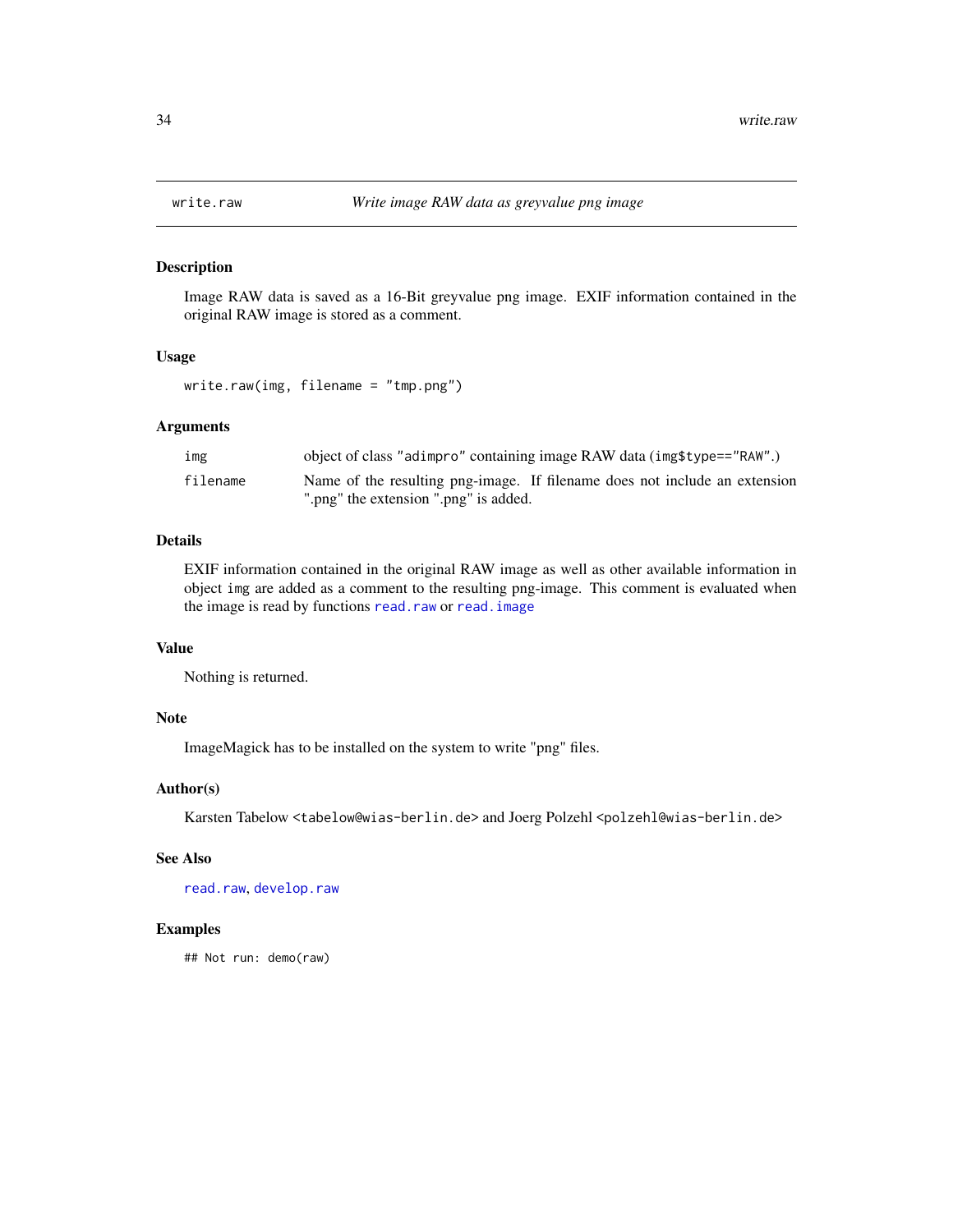# <span id="page-34-0"></span>Index

∗Topic IO adimpro , [2](#page-1-0) develop.raw, [15](#page-14-0) extract.info , [19](#page-18-0) write.image, [32](#page-31-0) write.raw , [34](#page-33-0) ∗Topic color colorspace , [12](#page-11-0) ∗Topic environment rimage , [24](#page-23-0) ∗Topic hplot plot.adimpro , [22](#page-21-0) rimage , [24](#page-23-0) show.image , [29](#page-28-0) ∗Topic iplot plot.adimpro , [22](#page-21-0) ∗Topic manip adjust.image, [5](#page-4-0) awsimage , [6](#page-5-0) awsraw , [10](#page-9-0) clip.image , [11](#page-10-0) combine , [14](#page-13-0) edges , [17](#page-16-0) extract.image, [18](#page-17-0) extract.ni , [20](#page-19-0) imganiso2D , [20](#page-19-0) mask.create, [21](#page-20-0) rotate.image, [25](#page-24-0) shrink.image, [30](#page-29-0) ∗Topic print summary.adimpro , [31](#page-30-0) ∗Topic smooth awsimage , [6](#page-5-0) awsraw , [10](#page-9-0) segment, [26](#page-25-0) ∗Topic utilities adimpro , [2](#page-1-0) adimpro.options , [4](#page-3-0) develop.raw , [15](#page-14-0)

extract.info , [19](#page-18-0) write.image, [32](#page-31-0) write.raw , [34](#page-33-0) adimpro , [2](#page-1-0) adimpro.options , [4](#page-3-0) adjust.image , [5](#page-4-0) , *[23](#page-22-0)* , *[30](#page-29-0)* , *[33](#page-32-0)* awsaniso , *[21](#page-20-0)* awsaniso *(*awsimage *)* , [6](#page-5-0) awsimage , [6](#page-5-0) , *[11](#page-10-0) , [12](#page-11-0)* , *[20](#page-19-0)* , *[22](#page-21-0)* awspimage , *[12](#page-11-0)* , *[20](#page-19-0)* awspimage *(*awsimage *)* , [6](#page-5-0) awsraw , [10](#page-9-0) clip.image , *[8](#page-7-0) , [9](#page-8-0)* , *[11](#page-10-0)* , [11](#page-10-0) , *[19](#page-18-0)* , *[21](#page-20-0)* , *[29](#page-28-0)* colorspace , [12](#page-11-0) combine , [14](#page-13-0) develop.raw , *[10](#page-9-0)* , [15](#page-14-0) , *[19](#page-18-0)* , *[34](#page-33-0)* edges , [17](#page-16-0) extract.image, [18](#page-17-0) extract.info , [19](#page-18-0) extract.ni, $20\,$  $20\,$ hsi2rgb *(*colorspace *)* , [12](#page-11-0) image , *[25](#page-24-0)* , *[30](#page-29-0)* imganiso2D , [20](#page-19-0) make.image , *[9](#page-8-0)* , *[11](#page-10-0) , [12](#page-11-0)* , *[15](#page-14-0)* , *[18](#page-17-0)* , *[21](#page-20-0)* , *[29](#page-28-0)* make.image *(*adimpro *)* , [2](#page-1-0) mask.create , [21](#page-20-0) par , *[24](#page-23-0) , [25](#page-24-0)* plot.adimpro , [22](#page-21-0) read.image, [3](#page-2-0), [4](#page-3-0), [9](#page-8-0), [11](#page-10-0), [12](#page-11-0), [16](#page-15-0), [19](#page-18-0), [21](#page-20-0), [29](#page-28-0), [30](#page-29-0), *[33](#page-32-0) , [34](#page-33-0)* read.image *(*adimpro *)* , [2](#page-1-0) read.raw , *[3](#page-2-0)* , *[9](#page-8-0) [–12](#page-11-0)* , *[16](#page-15-0)* , *[19](#page-18-0)* , *[21](#page-20-0)* , *[29](#page-28-0)* , *[34](#page-33-0)*